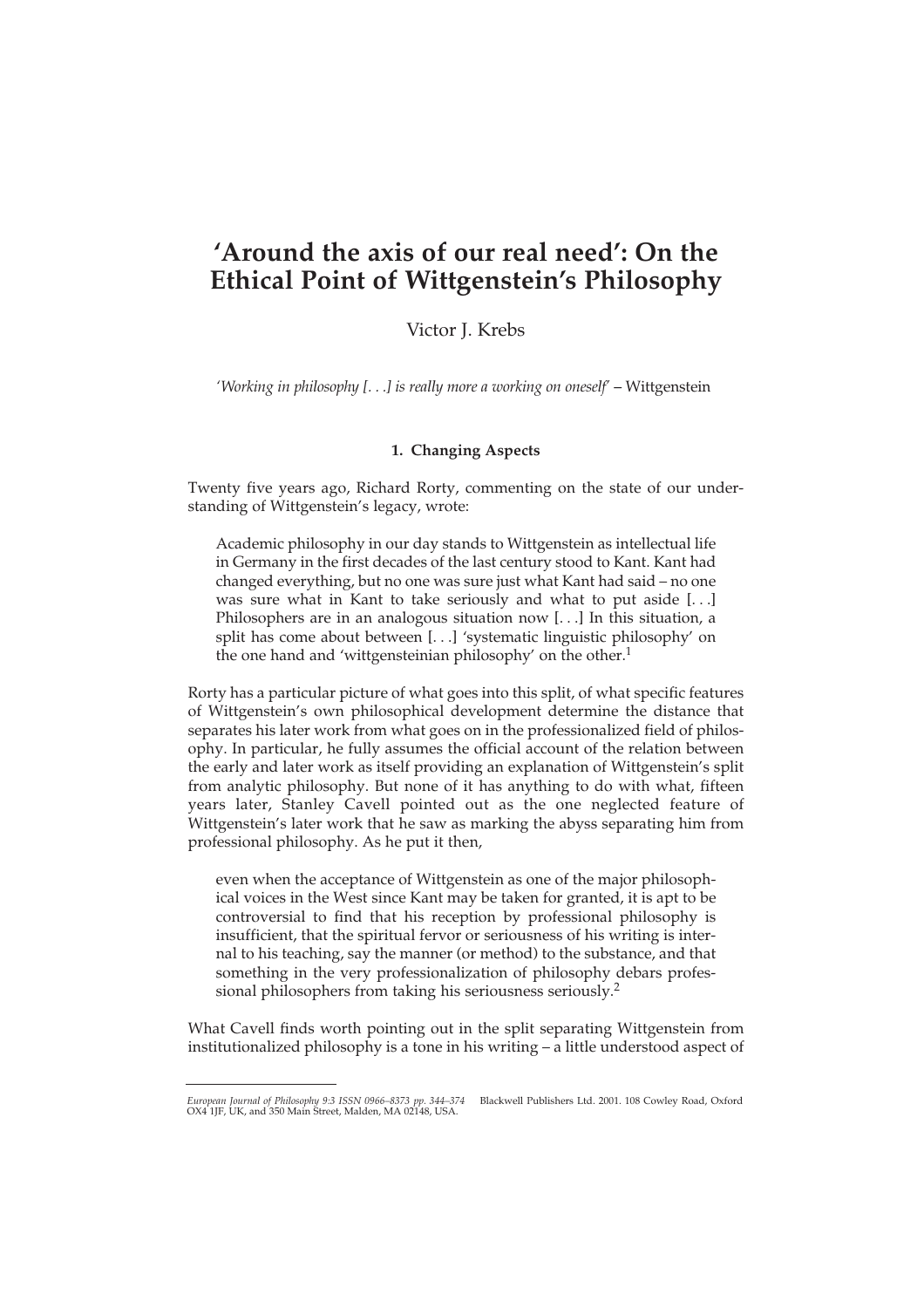his work which has been consistently neglected in the general picture of his later work, but which Cavell is here claiming may be essential to a deeper understanding of his teaching.

Both Cavell and Rorty were referring to the *Investigations* exclusively. But whereas Rorty rested his claims about that split on a conception of the *Tractatus* as itself a representative of precisely the perspective that had been left behind by the later work, Cavell was anxious to divorce his observation from that preconceived picture, in fact to neutralize – and even implicitly to question – the understanding of the *Tractatus* that is assumed in it, by remarking:

by 'Wittgenstein's philosophy' or 'Wittgenstein's teaching' I will always and almost always exclusively, mean what is contained in *Philosophical Investigations*. One may object to this procedure that one cannot understand that work without seeing it in its development from his *Tractatus Logico-Philosophicus* and from his work in the 1930's. That may be so, *so may the reverse*. 3

In these words Cavell acknowledges the importance of the connection, but subtly resists aligning his reading of the *Investigations* to our common conception of the *Tractatus*, as if part of his thought were that the neglect he is pointing to may have infected our understanding of both and it may be necessary in the end to revise our common picture of the *Tractatus* in the light shed by the reconsideration of the *Investigations* that his remarks are intended to motivate.

Indeed, one of the most unsatisfactory features of the prevailing picture of the development of Wittgenstein's work is that it ignores, and so fails to account for, the deep continuity that exists between the two texts, precisely in the spiritual fervor of their writing, whose neglect in the *Investigations* Cavell is decrying. But attention to this aspect of the later work may shed new light on the relation between the early and the later philosophy and thus on the real nature of 'the split that has come about between "systematic linguistic philosophy" and "Wittgensteinian philosophy" '.

It is important, therefore, to note that when Cavell speaks of the distance between Wittgenstein and 'academic philosophy' his concern is very different from Rorty's. Rorty's understanding of this difference firmly stands within the context defined by the official picture and aims to characterize Wittgenstein's later philosophy on its basis. Cavell's remark, on the other hand, points to a diagnosis of the difference that belongs in a dimension of Wittgenstein's thought that has remained unexplored, not to say repressed, in the official picture presupposed by Rorty. By giving importance to an aspect of his thought which appears irrelevant or is even invisible from that perspective, it places the difference in a completely different category.

#### *1.1 Rorty's Wittgenstein*

Let me take a typical passage from Rorty characterizing his picture of Wittgenstein's later work to illustrate what I mean. This is from *Contingency, Irony and Solidarit*y:

Blackwell Publishers Ltd. 2001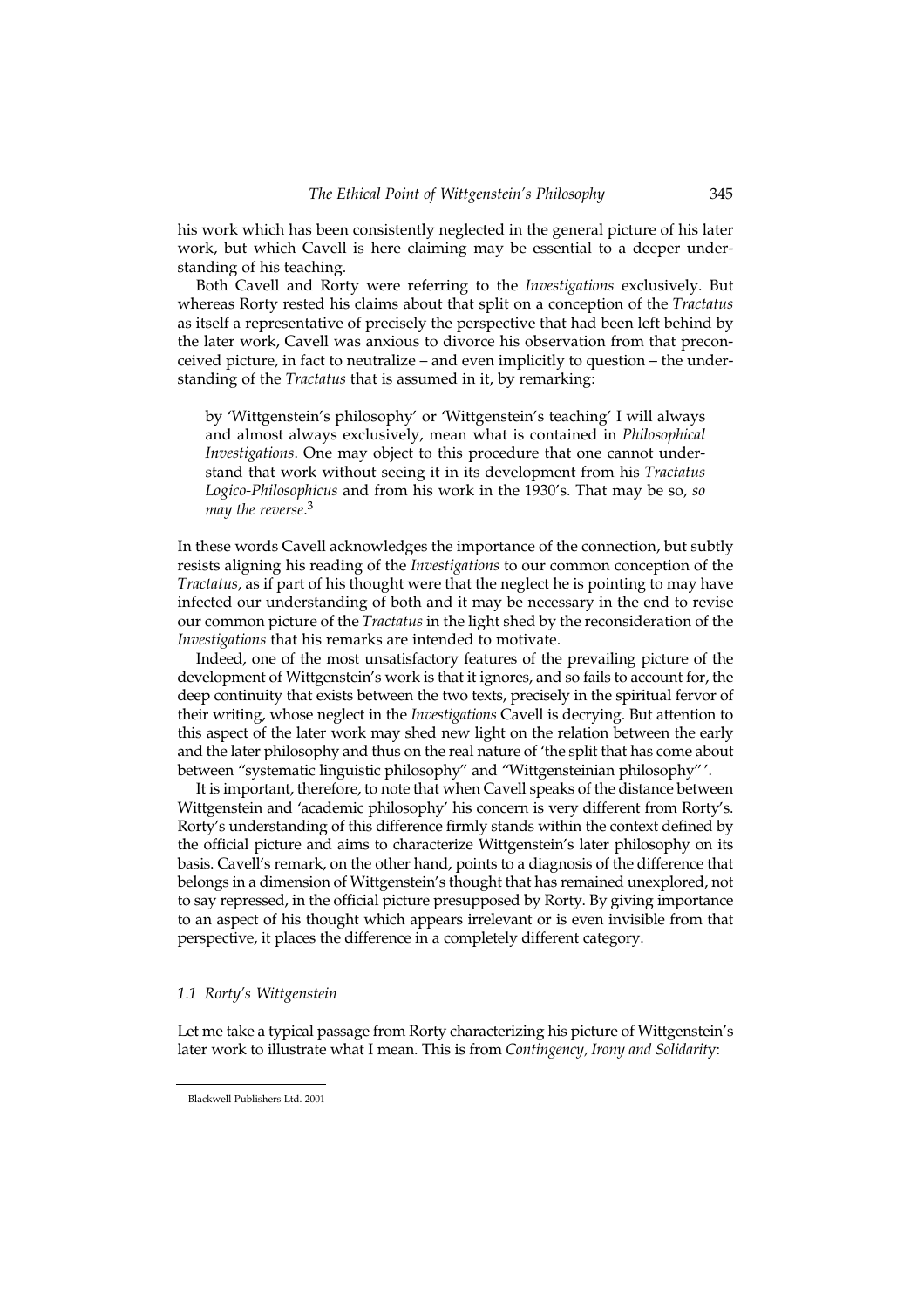#### 346 *Victor J. Krebs*

To drop the idea of languages as representations, and to be thoroughly Wittgensteinian in our approach to language, would be to de-divinize the world. [. . .] For as long as we think that 'the world' names something we ought to respect as well as cope with, something personlike in that it has a preferred description of itself, we shall insist that any philosophical account of truth save the 'intuition' that truth is 'out there'. This intuition amounts to the vague sense that it would be *hybris* on our part to abandon the traditional language of 'respect for fact' and 'objectivity' – that it would be risky, and blasphemous, not to see the scientist (or the philosopher, or the poet, or *somebody*) as having a priestly function, as putting us in touch with a realm which transcends the human.<sup>4</sup>

Rorty's rhetorical flourish sometimes shrouds the exact meaning of his words, but it is clear in this passage, I think, that for him Wittgenstein's later philosophy is essentially a critique of foundationalism; it is the rejection of a notion of absolute truth 'out there', and the abandonment of a search for essences or universals insofar as that search aims to deny or overcome the pure contingency of language. These elements are indeed central to Wittgenstein's later philosophy, and they are an integral part of what becomes for him not just a critique of foundationalism but a critique of scientism – in other words, a critique of the craving for theories and explanations, and the reductive spirit exemplified most poignantly for later Wittgenstein in the ideal of scientific knowledge. Rorty, however, takes the epistemological critique in the later work as leading to a rejection not just of the misguided attempts to articulate what the *Tractatus* called 'the transcendent', but also of *the human need* 'to be in touch with a realm that transcends the human', as Rorty puts it. But Wittgenstein himself distinguished in the 'Lecture on Ethics' the [nonsensical] attempts to articulate the transcendent (or 'the Ethical', as he calls it there) from *the natural tendency* that they manifest, clearly marking two different levels in his consideration. And whereas he admitted that the attempts did not add anything to our knowledge (in fact that they resulted in nonsensical statements), he affirmed emphatically that they were 'a document of a tendency in the human mind which I personally cannot help respecting deeply and I would not for my life ridicule it'.<sup>5</sup> Rorty not only ignores this distinction but takes Wittgenstein to have completely renounced his belief in the importance of that impetus. He thus misses, I believe, the real thrust or motivation of Wittgenstein's thought.

Abandoning our foundational urge means for Rorty that we must also abandon the supposedly naïve and illusory impression that ' "the world" names something we ought to respect as well as cope with'; or that, when we finally recognize that 'objectivity' and 'the facts' are not absolute, we must also give up the attempt to connect ourselves with 'a realm which transcends the human' as well as our sense that there is *hybris* in rejecting that aspiration. Wittgenstein's discovery, according to this reading, is that to think there is something more to the meaning of things than that which our own will and reason put there is nothing but the result of a faulty epistemology that leads us into superstition. As Rorty himself

Blackwell Publishers Ltd. 2001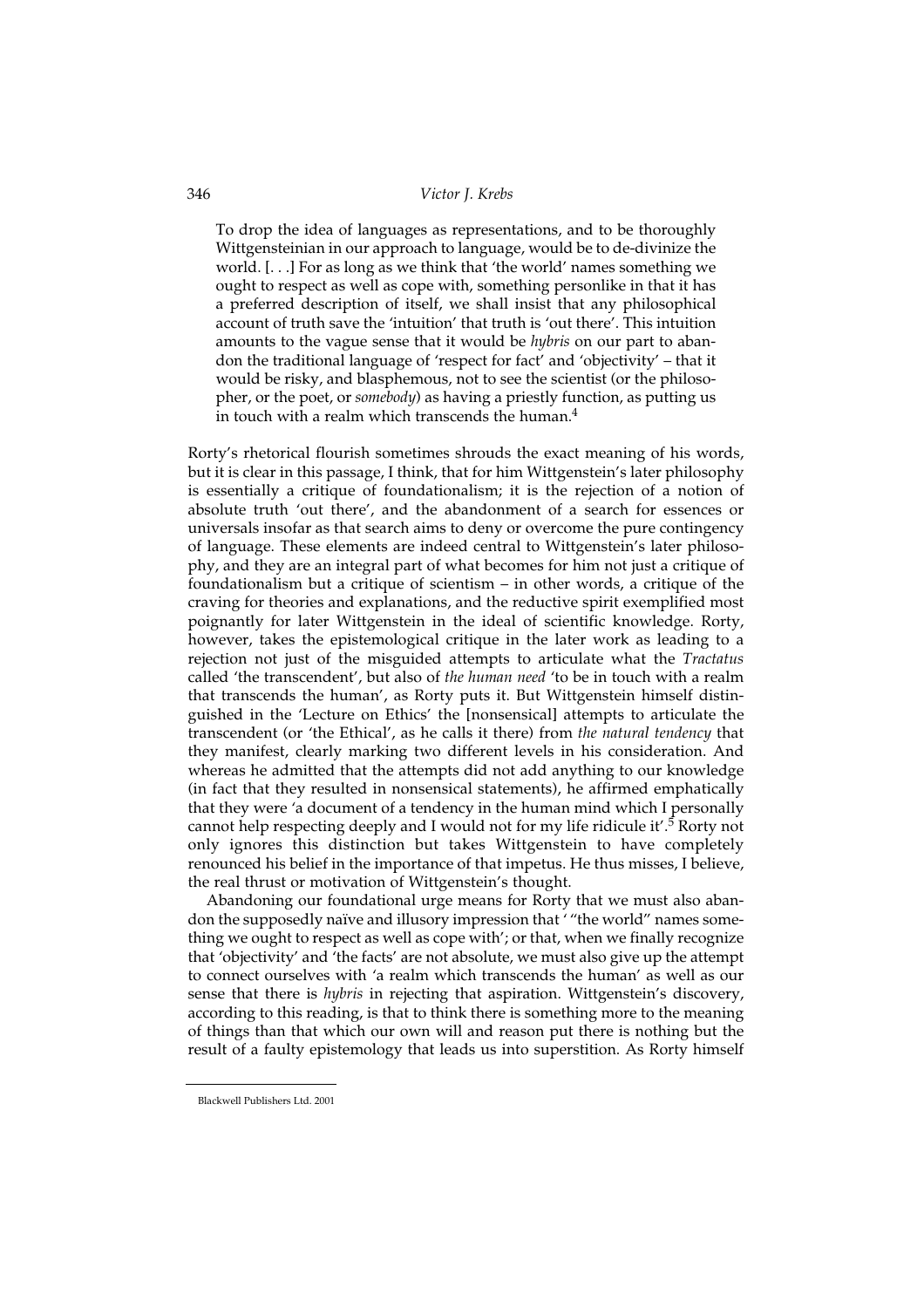puts it elsewhere, describing the brand of voluntaristic pragmatism which he is intent on ascribing to later Wittgenstein:

There is nothing deep down inside us except what we have put there ourselves, no criterion that we have not created in the course of creating a practice, no standard of rationality that is not an appeal to such a criterion, no rigorous argumentation that is not obedience to our own conventions.<sup>6</sup>

Clearly, any appeal to the importance of the 'spiritual fervor' of Wittgenstein's writings in this context will sound a false note; it will not only appear philosophically irrelevant, but an embarrassing sign of the naïve and illusory urge or sense of higher values that Wittgenstein's later work is allegedly allowing us to overcome. But this is the result of seeing matters from a narrow epistemological perspective, which leads Rorty to conflate an attitude of respect towards the world, say a resistance to its instrumental reduction, with a false belief in its 'objectivity' understood in a foundational sense; as if – once we have abandoned our false foundational expectations – we could not still be inspired to awe by the pure contingency and unpredictability of the world. In other words, he reduces the issues raised by the human need for transcendence to an epistemologically foundational question, failing in this way to recognize that philosophical foundationalism is merely one of the multiple forms that that need can assume.

#### *1.2 Categorical Differences*

In his 'Remarks on Frazer's *Golden Bough*' Wittgenstein identifies this same reductionistic thinking in what he calls Frazer's 'spiritual narrowness', itself a product of the idolatry and scientific *hybris* that places the religious within the epistemological search for foundations, or subordinates the human need for transcendence to the instrumental impulse, and thus interprets its vocabulary or reads its behavior without having any sense of the real impetus that inspires it. In his inability to see the uses of language Wittgenstein considers except in terms of the issue of foundationalism, Rorty fails to recognize anything else in them than a stupid attachment to a false philosophical theory – just as Frazer could not see the ritual practices he was studying except as primitive and failed attempts at science, instead of recognizing them as a manifestation of deep and important dimensions of human experience.7 But one need only listen to the following comment, written by Wittgenstein toward the end of his life, to realize that his criticisms of science are meant as much more than a critique of foundationalism and that his ethical preoccupation is inseparable from his intellectual and argumentative concerns:

It isn't absurd [. . .] to believe that the age of science and technology is the beginning of the end of humanity; that the idea of great progress is a delusion, along with the idea that the truth will ultimately be known; that

Blackwell Publishers Ltd. 2001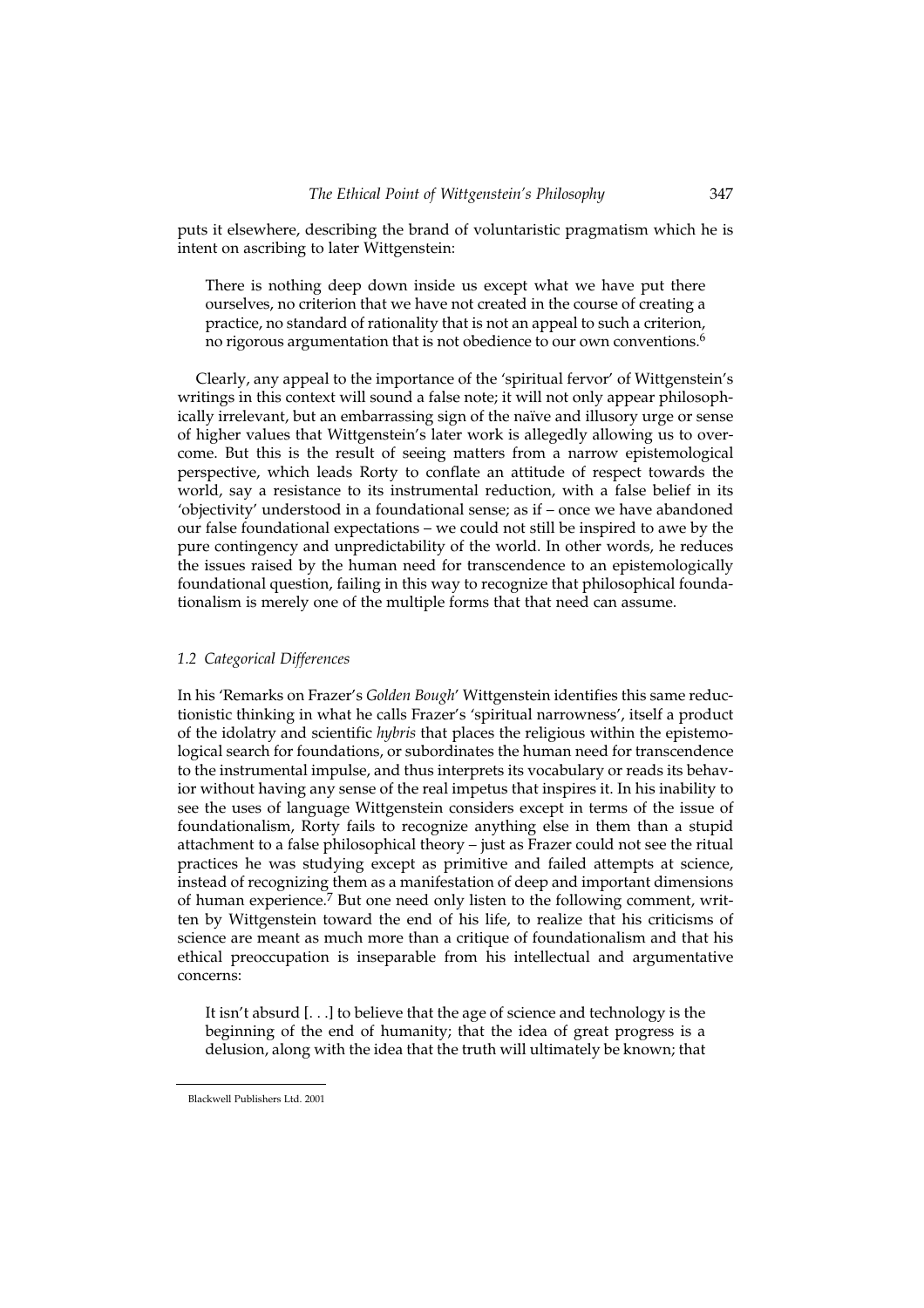there is nothing that is good or desirable about scientific knowledge, and that mankind, in seeking it, is falling into a trap. It is by no means obvious that this is not how things are.<sup>8</sup>

Ironically, then, this interpretation of Wittgenstein's critique of foundationalism leads us to a philosophical stance that is entirely alien – I would even say repugnant – to him, who rejects the ideal of scientific knowledge in his later work explicitly because it has separated us, as he is tempted to put it, 'from everything great, from God as it were'.<sup>9</sup> In rejecting the attempt to seek in foundations an answer to our transcendental need, Wittgenstein is not – as Rorty would have it – also rejecting that need. Rorty is a clear example of what Cora Diamond has characterized as a reading of Wittgenstein's later philosophy that puts it 'in the service of the will not to be concerned with the ethical (in the sense that Wittgenstein meant by it)'.<sup>10</sup> It is one of the tasks of this paper to specify the sense in which Wittgenstein meant 'the ethical', and thus to show the way in which Rorty's reading of the later philosophy is oblivious to it, how the perspective from which he interprets it makes Wittgenstein's real concern invisible. But suffice it to say here that when Cavell remarks that there is something about professional philosophy that prevents it from taking Wittgenstein's seriousness seriously, I believe he is pointing in the same direction.

The difference between Wittgenstein and Rorty lies on the level at which they are dealing with the issues involved. It reflects an attitudinal distance that cannot be saved by means of argumentation, since there is not an *intellectual* mistake in Rorty's reading as much as a categorical confusion, in Kierkegaard's sense when he claims that the scientific belongs in a different category from the ethical or the religious. What is needed is a change in perspective, a shift in the level or dimension of our consideration. As Wittgenstein himself phrased it in the remark from which I have culled the title of this paper, 'our consideration [*Betrachtung*] must be rotated but around the axis [*Angelpunkt*] of our real need',11 so that 'the spiritual fervor or seriousness' of Wittgenstein's writing, for example, can sound to us like a true sign of a different philosophical intention rather than as a philosophical impertinence.

One of the obstacles to reading Wittgenstein in this way is found in the picture of the *Tractatus* offered by the Received Interpretation*,* which deaf in the same ways to the tone of Wittgenstein's writings, and blind to the essential unity of the style and the substance of the book, supports the epistemological narrowness exemplified in Rorty's reading of the later work. So I want to follow Cavell's suggestion and turn to the *Tractatus,* in order to consider it from the vantage point afforded by a deliberate attention to this aspect of Wittgenstein's work.<sup>12</sup>

#### **2. Towards a New** *Tractatus*

For several decades – beginning with Elizabeth Anscombe's ground-breaking *Introduction to the Tractatus*, which first appeared in 1959, followed at the end of the seventies by Peter Hacker's seminal *Insight and Illusion* – our picture of

Blackwell Publishers Ltd. 2001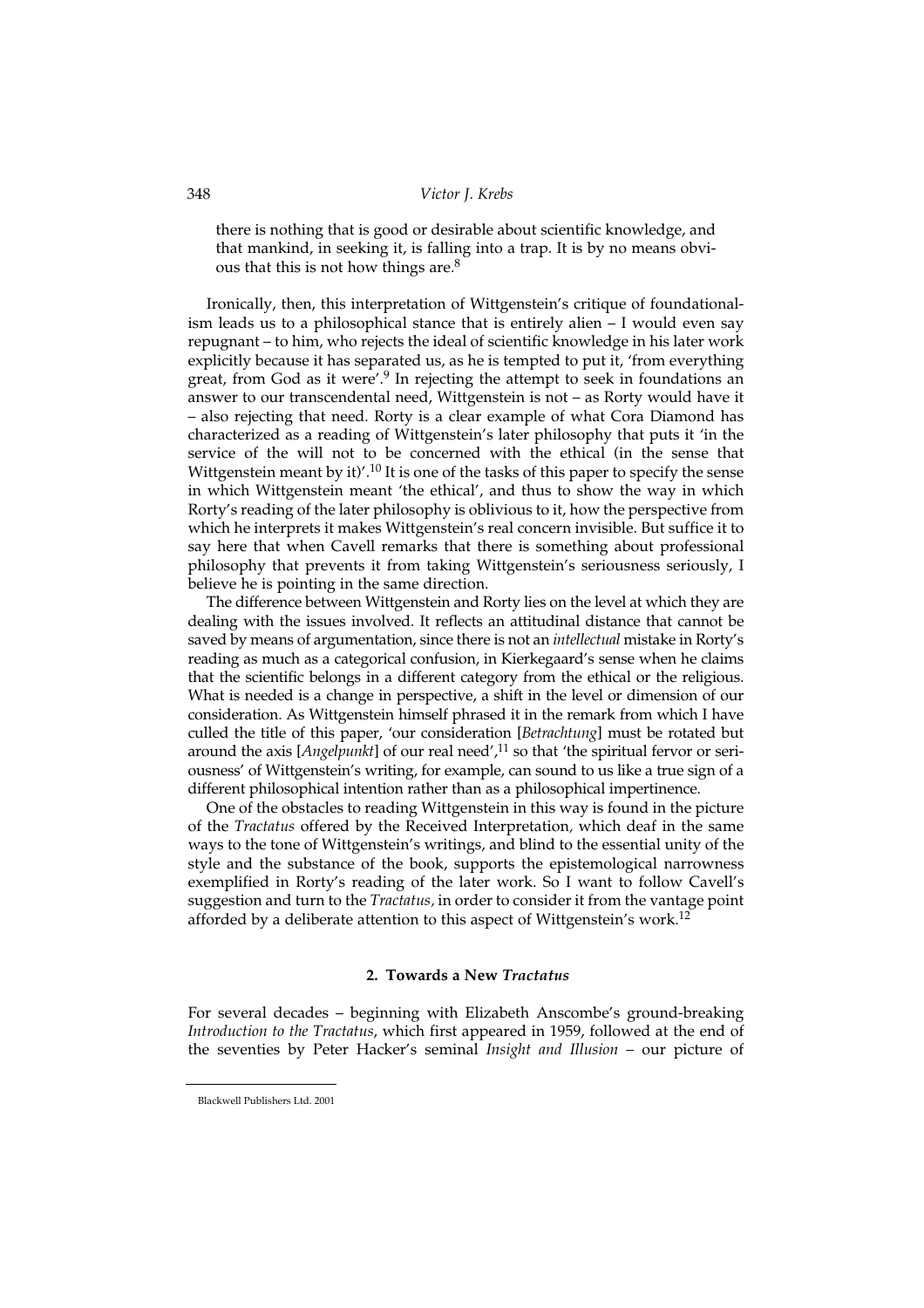Wittgenstein's *Tractatus Logico-Philosophicus* seemed to have acquired a certain finality. It is not exaggerated to say that for all of us who studied the *Tractatus* before the decade of the nineties there were quite clearly defined parameters within which that work was understood and within which the discussion was carried on. According to what I am calling the Received Interpretation, the *Tractatus* was meant as a metaphysical or logical treatise, and it attempted to provide a theory that would enable us to finally draw the limits of language. The positivists initially took this to involve a rejection of all metaphysical talk as nonsense, but it quickly became evident – in part due to Wittgenstein's own pronouncements – that this involved a misunderstanding of his intention. As a result, what may be called the 'mystical' account of the doctrines in that book became the official picture of the work, according to which Wittgenstein did not reject metaphysical statements as empty but as failing attempts at 'saying' what were in fact ineffable truths. The *Tractatus*, it was held, nevertheless claimed to have managed in some way to show them to us through a peculiar practice of 'elucidation' which was exemplified in its text. Wittgenstein had thus provided in his early work the basis for a theory of linguistic representation that clearly marked the limits of meaningful language, and allowed us to effectively distinguish between significant propositions and nonsensical statements. From this latter group we could also distinguish between nonsensical statements that said nothing, and nonsensical statements that managed at least to point to, or show us, those ineffable truths about which, however – as the last pronouncement of the book admonished – we ought to remain silent.

It was only at the end of the eighties, that Cora Diamond and James Conant<sup>13</sup> put forward a reading of the *Tractatus* that radically challenged some of the assumptions that had become hardened in the Received Interpretation. Conant and Diamond, primarily, - but also Juliet Floyd,<sup>14</sup> Thomas Ricketts,<sup>15</sup> Warren Goldfarb,<sup>16</sup> and more recently Michael Kremer<sup>17</sup> – have laid down a strong foundation for a new understanding of the *Tractatus*<sup>18</sup> that has unleashed what may be the most vital activity and debate in the history of its interpretation – in any case certainly within the last twenty years.

Even if perhaps it has been until now the least *explicitly* developed feature of the New Reading, $19$  its most significant contribution for our understanding of Wittgenstein lies, I believe, in its ability to provide a more satisfactory answer to the question, so vexing to the Received Interpretation,<sup>20</sup> about what Wittgenstein characterized as the book's *ethical* point in a letter to Ludwig von Ficker in 1919. These are his words:

The book's point is an ethical one. [. . .] My book draws limits to the sphere of the ethical from inside as it were, and I am convinced that this is the ONLY *rigorous* way of drawing those limits [. . .] I have managed in my book to put everything firmly into place by being silent about it. $2<sup>1</sup>$ 

According to the Received Interpretation the ethical point of the *Tractatus* is inseparable from the foundational task it claims that book is performing through

Blackwell Publishers Ltd. 2001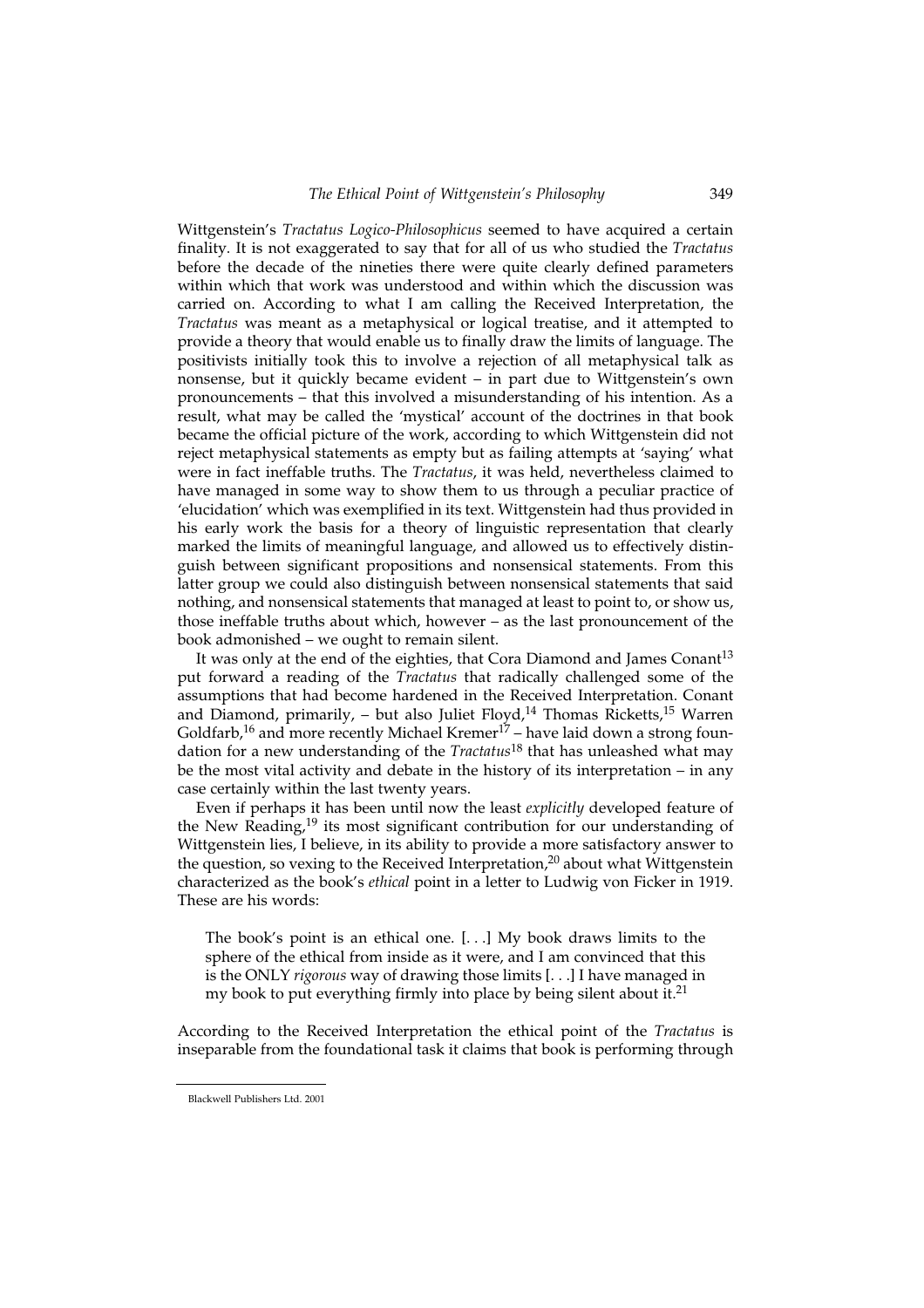its mystical 'showing' of unsayable truths. And, as we have already seen with Rorty, it takes it to be overthrown or rejected by the critique of foundationalism advanced by the later work, so that the ethical point of the *Tractatus* almost imperceptibly – and inexplicably – falls out of view in the *Investigations*. But the New Reading not merely claims that the so-called critique of foundationalism ascribed to the later work is already performed by the *Tractatus,* but also shows that it is performed in the service of the ethical point of the book. Contrary to what the Received Interpretation rather implausibly suggests, Wittgenstein does not abandon his ethical concern in the later work; rather his whole philosophical practice, early and late, is an expression of it. As Cora Diamond puts it:

My suggestion is that we do not read the *Tractatus* well unless we see how its temper is opposed to the spirit of the times, and how it understands that spirit as expressed in connected ways in the idea of natural laws as explanatory phenomena in philosophy, and in relation to what Wittgenstein thinks of as ethics [. . .] whatever change there may have been in his approach to philosophy and to the treatment of philosophical illusion [in the later work] will not be a change that makes ethics fit our temperament.22

James Conant also adopts this perspective when he remarks that when Anscombe commented that the wild irrelevance of everything that had been written in the fifties about the *Tractatus* was caused by 'the neglect of Frege',<sup>23</sup> she could not have been referring to an ignorance of the content of those works but to something more subtle than that. This is how Conant words it:

What more widely accepted platitude about the book could there be, than that it develops and responds to ideas put forward by Frege and Russell? [...] Anscombe's point [...] must rather be that we do not know who Frege is for the author of the *Tractatus* [. . .] It is not that we are unfamiliar with Frege's or Wittgenstein's texts, but that we have failed to see what it is that is at issue in them. We fail to get hold of the questions which figure most centrally in these texts and of *the kind of questions* these questions are for Frege and for Wittgenstein.24

To know what was at stake, or what kind of questions these questions were for Frege and Wittgenstein, requires the same sensitivity, I believe, as is required to recognize the importance of the 'spiritual fervor' or 'seriousness' of Cavell's *Investigations,* or the 'temper' of Diamond's *Tractatus*.

The New Reading offers us a view of the *Tractatus* that takes seriously its claim to have an ethical point, to be ultimately a text written *from an ethical perspective25* – a perspective that cannot but evaluate its intellectual efforts in terms of their significance to our conception of the human. This approach re-situates the question about the *Tractatus' –* and hence the *Investigations' –* true relation to analytical philosophy, by suggesting in fact that rather than renounce it – as for example

Blackwell Publishers Ltd. 2001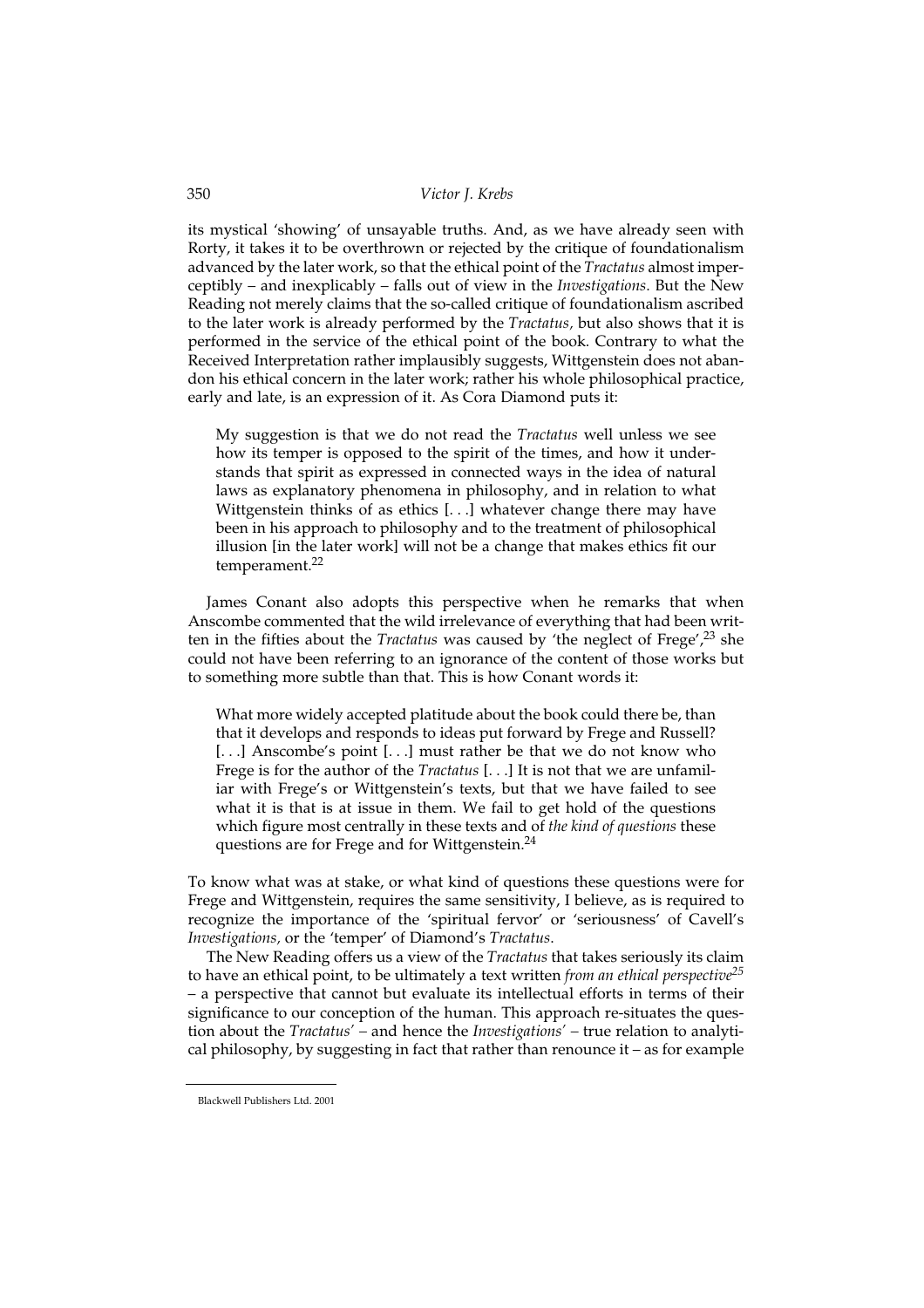Rorty (supported by the official picture itself) leads us to think – Wittgenstein may have followed it to its ultimate consequences in a way that has yet to be appreciated.<sup>26</sup> In other words, contrary to Rorty's belief, Wittgenstein does not 'allow us to abandon philosophy' but – as Cavell has tirelessly insisted – to reinherit it, in a different shape: turning it around the axis of our real need.

#### *2.1 'Thinking Without Thoughts'*

Whereas the Received Interpretation taught us to see the *Tractatus* as a metaphysical or logical treatise that proposed doctrines and theories – however paradoxically – the New Reading denies that the book is at all meant to provide any positive teaching, if we understand by 'positive teaching' here a set of propositional truths intended to draw the limits of language. Not only does Wittgenstein not mean to give us any theories or doctrines but he intends to show us, or rather to make us acknowledge, that the propositions by which the *Tractatus* so meticulously purports to articulate them have only *the appearance* of meaning; that, as Wittgenstein puts it, 'the method of formulating [the problems of philosophy] rests on a misunderstanding of the logic of our language',<sup>27</sup> so that in the *Tractatus* we are in the presence of a conception of philosophy that gives up the task of proposing theories in favor of a practice that aims for something more akin to self awareness, to a consciousness of the assumptions – particularly here the *illusory* assumptions – that underlie our theoretical claims. The New Reading suggests, in fact, that Wittgenstein is practicing in the early work what he described ten years later, when he wrote that '[in philosophy] one of the most important tasks is to express all false thought processes so characteristically that the reader says, 'Yes, that's exactly how I meant it'. *To trace the physiognomy of every error*'.28 There is a shift in the aim of the philosophical task that points to what we might see as a concern for the psychological dimension and depth of philosophical illusion.

Already in the Preface, Wittgenstein sets up the context within which the book's exercise is to be understood. He clearly distinguishes his real aim: 'to draw a limit to the expression of thoughts', from what may be easily confused with it: 'to draw a limit to thinking'. Wittgenstein distinguishes these different aims only after having conflated them himself, thus showing how easily we may be inclined to slip into the confusion ourselves. Drawing limits to thinking is impossible, he tells us, for we would 'have to be able to think both sides of the limit'; we would have 'to be able to think what cannot be thought'. In fact, he adds, 'the limit [. . .] can only be drawn in language, and what lies on the other side of the limit will be simply nonsense'. So the book is left with the task of specifying what can be said, drawing the limit *to the expression* of thought, and this only in language or – as he puts it in the famous letter to von Ficker *– from inside*.

The fact that the *Tractatus* is not a text book – *kein Lehrbuch –* is essential to understanding what it means to draw limits *to the expression* of thought and not to thought itself, and to do so, besides, 'from inside'. That Wittgenstein emphasizes

Blackwell Publishers Ltd. 2001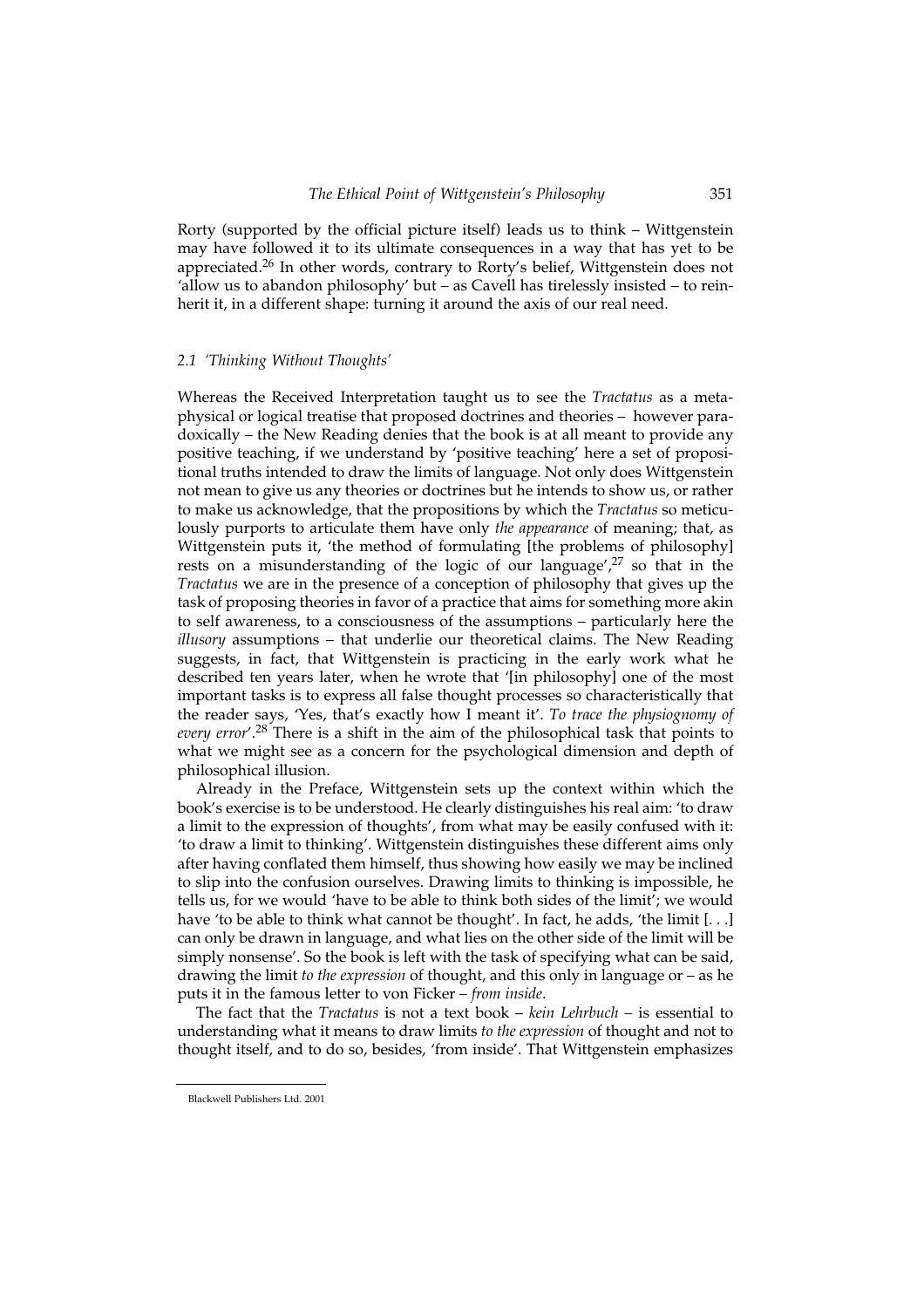#### 352 *Victor J. Krebs*

'from inside' is important because it signals that he is fighting the illusion – which, as Diamond says, he saw generalized in philosophy – that we can attain a perspective outside language.29 However, although he is implicitly warning us about the illusion in the Preface, warning us in a way that makes us aware of how natural it is for us to slip into it, he still needs to establish it as such. He needs to show us that any theory that purports to draw the limits of language rests on this illusion. The peculiarity of the text, moreover, is that he will do that *not* by presenting an argument, much less a theory, but by 'tracing the physiognomy of the error' involved, for, as Wittgenstein pointed out with characteristic psychological insight:

One must start out with error and convert it into truth. That is, one must reveal the source of error, otherwise hearing the truth won't do any good. The truth cannot force its way in when something else is occupying its place. To convince someone of the truth, it is not enough to state it, but rather one must find the *path* from error to truth.30

The book therefore abstains from proposing theories except in order to make them objects of scrutiny, to show through their means the 'misunderstanding of the logic of our language' upon which they stand. The *Tractatus,* then, as the New Reading argues, is a therapeutic text, the purpose of which is diametrically opposed to that of a traditional philosophical treatise: The positions the *Tractatus* puts forward,<sup>31</sup> which have been traditionally taken to articulate Wittgenstein's own views*,* are presented in order to lead us to see that the task of providing a theory to delimit thought is impossible.32 Thus, the strategy of the *Tractatus*, according to Conant,

depends on the reader's provisionally taking himself to be participating in the traditional philosophical activity of establishing theses through a procedure of reasoned argument; but it only succeeds if the reader [undergoes the] *experience* of having his illusion of sense (in the 'premises' and 'conclusions' of the 'argument') dissipate through its becoming clear to him that (what he took to be) the *philosophische Sätze* of the work are *Unsinn*. 33

The propositions of the *Tractatus* can be seen then, as 'paradigmatically failing attempts to delimit thought, language and reality'.<sup>34</sup> Every time we think we have managed that aim we come to the realization, through our own thinking them through, that Wittgenstein's propositions are nonsensical. As Juliet Floyd explains:

The *Tractatus* aims to get us to see the nonsensicality of metaphysical debates about thought by seducing us into reading such accounts into its remarks, and then shocking us into a reassessment of the indefiniteness of our own thinking. It takes thinking to see [. . .] that Wittgenstein's

Blackwell Publishers Ltd. 2001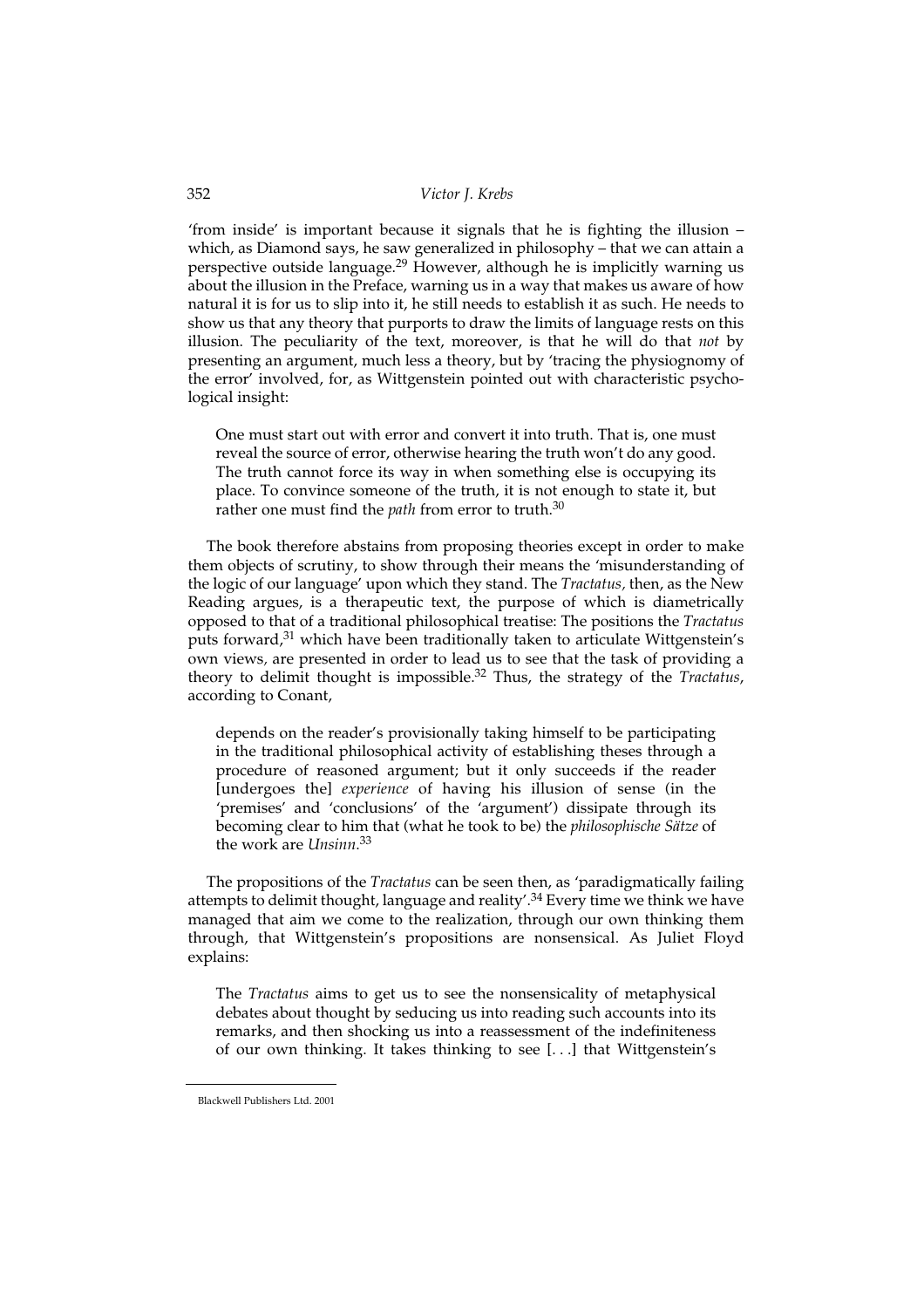*Satzzeichen* are not as they stand *sinnvolle Sätze*. One begins with this or that *Satzzeichen* and comes to see, by thinking, that it has no definite sense. *For Wittgenstein there is thinking without thoughts*. 35

Floyd has persuasively argued that in Wittgenstein's remarks on mathematics one can often find discussions of the same essential issues that occupy him in his philosophical writings; that in fact his philosophical concerns always have their root or seminal intuitions in those discussions. So it is instructive to know that Wittgenstein believed that the classical proofs of impossibility provided a model in mathematics of how philosophical practice can help us get to the root of philosophical illusion.36 In fact, the exercise of the *Tractatus* may be seen itself as an analogous instance of an impossibility proof, where the actual steps by which we arrive at the conclusion are the means to discover that its intentions are impossible to fulfill. Take the so-called proof of the trisection of an angle, an example Wittgenstein used constantly in his discussions in mathematics. It is the conclusion of that proof that there is no such thing as the Euclidean trisection of an angle. In other words, the attempt to construct the trisection of an angle ends up demonstrating that, as a matter of fact, it is *impossible* to trisect an angle with straight-edge and compass as the Euclidean system would require, so that the search for such a trisection was an illusion, and 'Euclidean trisection of an angle' a string of words with no meaning, mere nonsense.

The *Tractatus,* Floyd's discussion suggests, works in the same way. It sets out to draw the limits of meaningful language and it leads us to realize that all the propositions by which it articulates the theory that purports to achieve that task are nonsensical, the very thought they articulate empty. Or, as Wittgenstein declares at the end of the book:

My propositions are elucidatory in the following way: he who understands me eventually recognizes them as nonsensical, when he has used them – as steps – to climb up beyond them. (He must, so to speak, throw away the ladder after he has climbed up it.) $37$ 

#### *2.2 'Identifying two different things': Philosophical nonsense*

Interpreters of the *Tractatus* have admitted that Wittgenstein's propositions are indeed problematic, even paradoxical – pretending as they do, to provide criteria for meaningfulness that they themselves transgress and so are unable to satisfy. But under the assumption that the *Tractatus* is meant as a traditional philosophical treatise, interpreters have resisted taking him at his word, refusing to accept the theoretical propositions of the book to be *simply nonsense*, empty strings of words, as the New Reading insists we must do; and they have attempted instead, at all costs, to extract from the book a positive teaching. Cora Diamond has called this resistance to take Wittgenstein at his word 'chickening out'. It involves holding that our recognition of these propositions as nonsensical rests on our discerning

Blackwell Publishers Ltd. 2001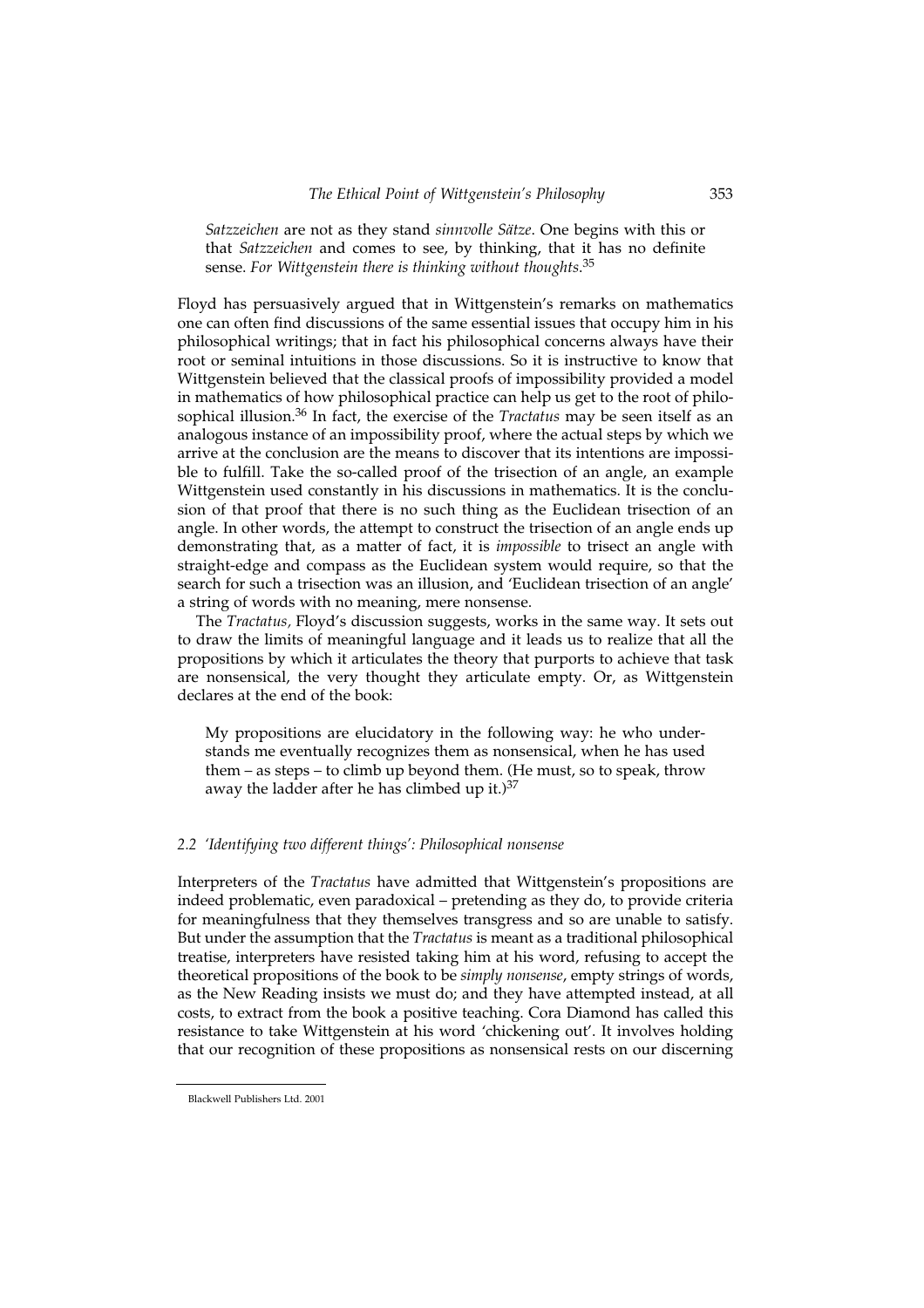the specific logical necessities they have contravened in their attempt to articulate them; that in their very failure they are able to reveal to us the limits of meaningful language. By holding on to the expectation that Wittgenstein is providing theoretical means to draw the limits of thought, however, the Received Interpretation is simply holding on to the illusion he is intent on dispelling, for as Diamond points out, there is a clear idea here that there is *something* we cannot do which is shown by this transgression of logic, by these nonsensical statements.<sup>38</sup> But when Wittgenstein calls his propositions nonsensical he means *not* that they fit some predetermined category, or fulfill some given criteria of nonsense, so that there is indeed something that we *cannot* do expressed or articulated in those criteria. He means, rather, that they have the false appearance of meaning something: that what we thought they said just vanished before our eyes, like a fantasy bubble bursts under the pressure of the facts.

Of course, it is natural to resist this conclusion for it is difficult to see what positive insight such an experience could provide us. Thus Peter Hacker, for instance, claims that according to Diamond's interpretation, the *Tractatus* 'was never meant to be a working clock, but a self-destructive one designed to explode as soon as wound up'.39 And Marie McGinn accurately articulates the same suspicion when she charges against the New Reading that if we take Wittgenstein at his word then the *Tractatus* simply ends up 'provid[ing] insights necessary for its own selfdestruction and [. . .] no genuine insight that is not ultimately obliterated in the final act of self-anihilation'. $40$ 

The analogy with the proof for the impossibility of the trisection of an angle helps us to see, however, that contrary to what Hacker and McGinn object, the demonstration in the *Tractatus* does not end simply in empty self-annihilation. It is important to see that the proof of impossibility here is not just an ordinary proof. When we prove that it is impossible, for instance, to get to New York from here in less than one hour the proof is simple: we measure the distance, determine the fastest means of transportation available, factor all this information into our calculations, and conclude that it is impossible to get to New York in less than one hour. We are clear about *what* has been proved impossible. But the proof of impossibility Wittgenstein takes as a model for how to get to the root of philosophical illusion does not simply show us that 'X' is impossible, but also that we are unable to specify what this 'X' is that supposedly we cannot do, so that our initial idea was fatally flawed.

'By proving that it is impossible to trisect an angle by rule and compasses', Moore reports Wittgenstein to have said during his lectures in Cambridge in the 30's, 'we change a man's idea of trisection of an angle', adding that 'we should not say that what has been proved impossible is the very thing which we had been trying to do, because "we are willingly led in this case to identify two different things"'.<sup>41</sup> Wittgenstein's model, then, is meant to get us to see that the idea we originally had of what we were doing or attempting to do needs to be revised, but not because we have made a mistake in thinking we could do it, not because what we were thinking was propositionally false, but because what we thought we grasped was empty. Surely this is not a propositional insight, $42$  but that does not mean that it is not genuine or that it is purely destructive, as these objections assume.

Blackwell Publishers Ltd. 2001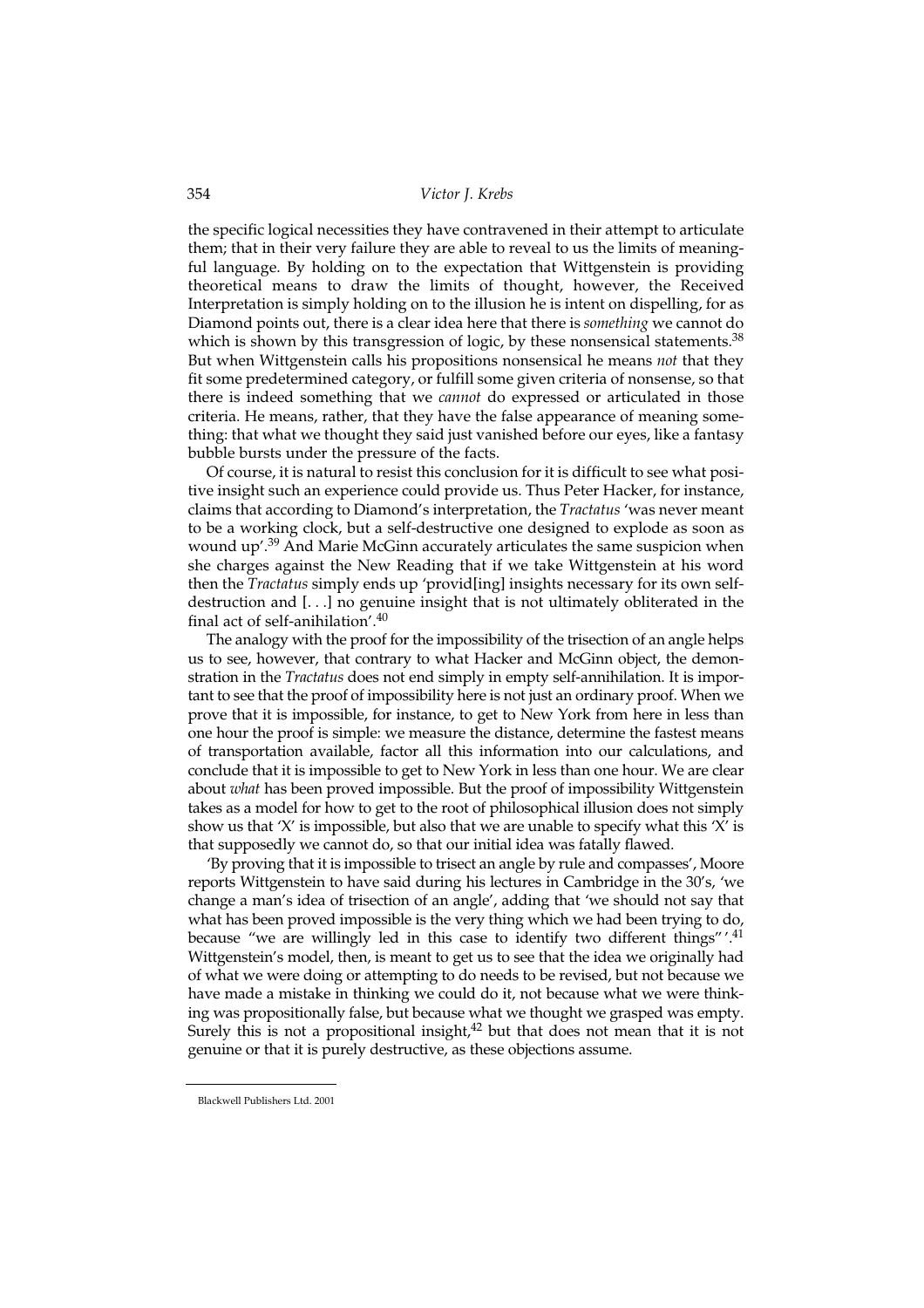What the New Reading is suggesting and is missed by both Hacker's and McGinn's objections is that the elucidatory task of the *Tractatus* is not purely destructive, it does not end with our recognition of the nonsensicality of its propositions. The task merely begins there. As Diamond explains:

In recognizing that they are nonsense, you are giving up the idea that there is such a thing as understanding them. What Wittgenstein means by calling his propositions nonsense, is not that they do not fit into some official category of his of intelligible propositions but that there is at most the illusion of understanding them.<sup>43</sup>

The prize is not some propositional knowledge or insight but a recognition of emptiness in our thinking which immediately deflects our concern from the *content* of the propositions to the nature of this exercise in which we have been involved, this 'thinking without thoughts'. The issue shifts, in other words, from *what* we were thinking, which is seen to be empty, to *how* we [could have possibly] thought what we did. In this way Wittgenstein's method in the *Tractatus* changes the philosophical subject.

The fact that we are led to the realization that these propositions make no sense, not on the basis of a theoretical definition of nonsense to be grasped intellectually but in our actual experience with them, suggests that the original aim of the exercise is to exemplify an instance of false imagination rather than to establish logical incorrectness. By realizing *in the practice* that our attempts at drawing the limits of language don't add up, we are confronted with the experience of failure – that is, with the particular experience of our words strangely oscillating between meaningfulness and nonsensicality, making sense partially and then again not making sense, disappearing like a mirage, or appearing again as a paradox or a contradiction. But the practical nature of the proof dissolves the paradox, for it involves us in the actual process by which we are forced to think through the steps, not merely to intellectually grasp them, but to struggle with them until we recognize ourselves in them, realizing that we can *imagine* ourselves making sense at the same time that we *know* we don't. We are made privy, as it were, to another source of understanding than the merely intellectual, which allows us to see that what looked like an insoluble paradox is not a paradox at all: It is our assumption that in order to misunderstand a proposition there must be *something* to understand that leads us to ignore the fact that we can and in fact are imagining sense where there is none. Wittgenstein's propositions are elucidatory insofar as they lead us to see, not on the basis of a *theoretical account*, <sup>44</sup> but as the conclusion of a demonstration – performed in the very exercise of 'thinking without thoughts' – that our original conception of our task is flawed. $45$ 

Like the geometrical proof, the exercise of the *Tractatus illustrates* the fact that being able to entertain a thought as [mathematically or logically] true does not tell us anything about whether the thought is even possible, whether it is a thought at all; that it is only in the actual context of the proof, in the application of its concepts, that we can arrive at the conclusion that what we were thinking does

Blackwell Publishers Ltd. 2001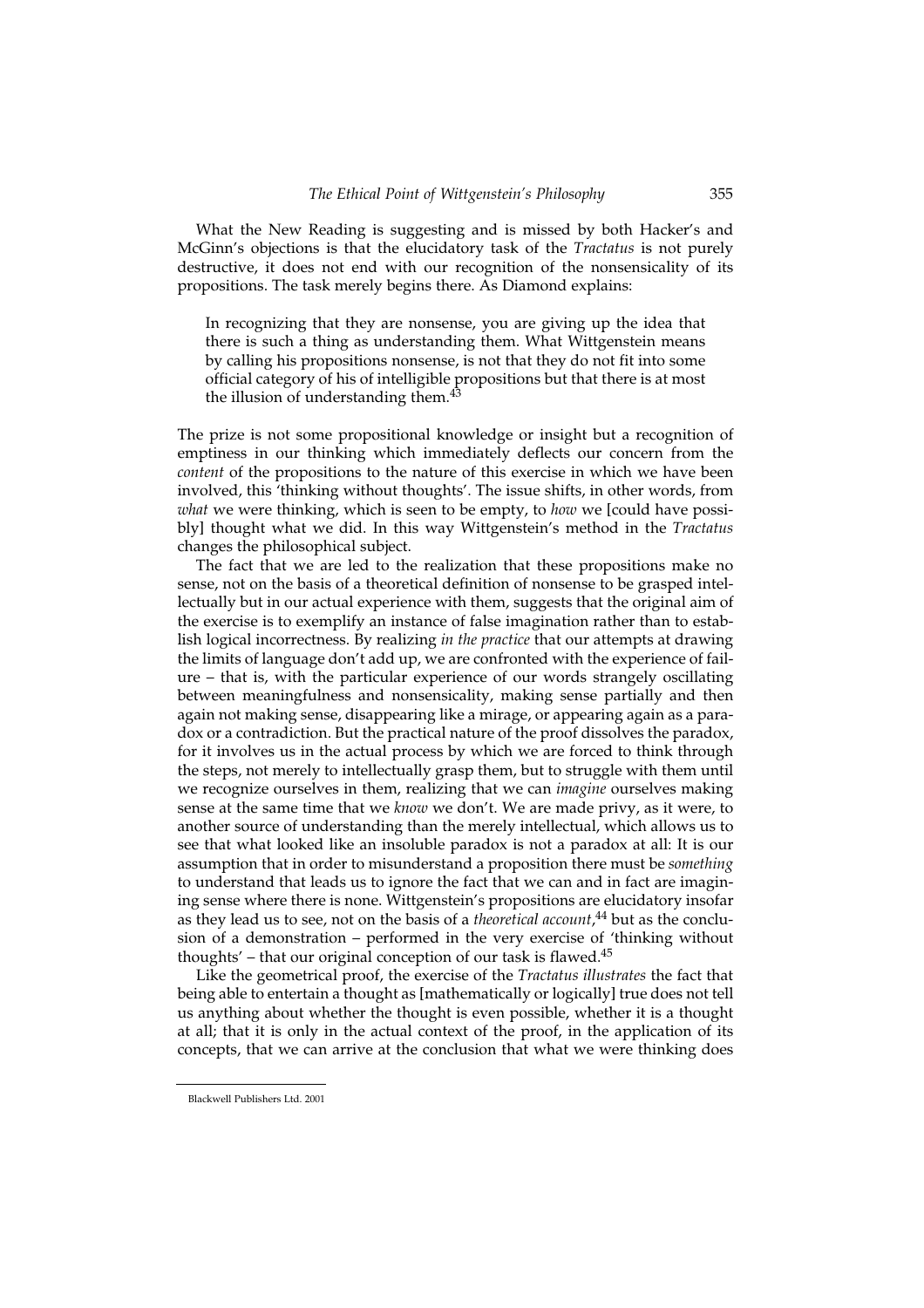*not*, in fact, *have an application*. It dissolves the illusion that we already knew, prior to the practice, how logic will play itself out in it; the illusion, that we use language from the perspective of a purely logical understanding that precedes our engagement with words in the actual context. It awakens us, in other words, from the false belief that we are logically omniscient, as Floyd puts it.<sup>46</sup>

The discovery that our propositions are nonsense shatters the illusion that we can stand outside logic to determine the limits of thought, by the simple fact that only in the actual practice,<sup>47</sup> through the application of the rules in *this* concrete case, are we able to see whether these signs have meaning or not; not by means of criteria antecedently defined, but in language, from inside, through our spontaneous imaginative activity.48 So our failure to articulate meaningful propositions shows *not* that language is unable to give expression to the necessary grounds of meaning, but that there are no such grounds except what is the practice itself.<sup>49</sup> As Ricketts writes:

The incoherence in Wittgenstein's rhetoric [. . .] draws us away from the illusory goal of saying what can only be shown to the activity of saying clearly what can be said, the activity of philosophy (4.112). In saying clearly what can be said, we serve the interests that had led us to aspire to a general description of the constitution of the world. In particular, by saying clearly what can be said, philosophy [. . .] should limit the unthinkable from within the thinkable (4.114). It will mean the unspeakable [*das Unsagbare*] by clearly displaying [*darstellen*] the speakable (4.115).<sup>50</sup>

Wittgenstein is not *saying* that these propositions are nonsense because they fail to satisfy certain given criteria of meaningfulness. Wittgenstein is rather *showing* us that they fail to say anything, and thus making us realize – through our own experience – that we don't know how to make them mean what [we thought we knew] we meant by them, that we have no idea what it would be for these propositions to say what we mean. It is precisely because there are no theoretical criteria, no sufficient conditions of meaning that we can foresee prior to their actual application, that we can deceive ourselves into thinking our propositions are meaningful. Thus *Tractatus* 4.003:

Most propositions and questions, that have been written about philosophical matters, are not false, but senseless. We cannot, therefore, answer questions of this kind at all, but only ascertain their nonsensicality [*Unsinnigkeit*]. Most questions and propositions of the philosophers rest on the fact that we do not understand the logic of our language. [. . .] And it is not too surprising that the deepest problems are really *no* problems.

#### **3. On Not 'Chickening Out': The Ethical Point of the** *Tractatus*

According to the New Reading, the aim of the *Tractatus* requires not just rational calculation or discursive reasoning but also, and primarily, an exercise of imagination. As Diamond puts it:

Blackwell Publishers Ltd. 2001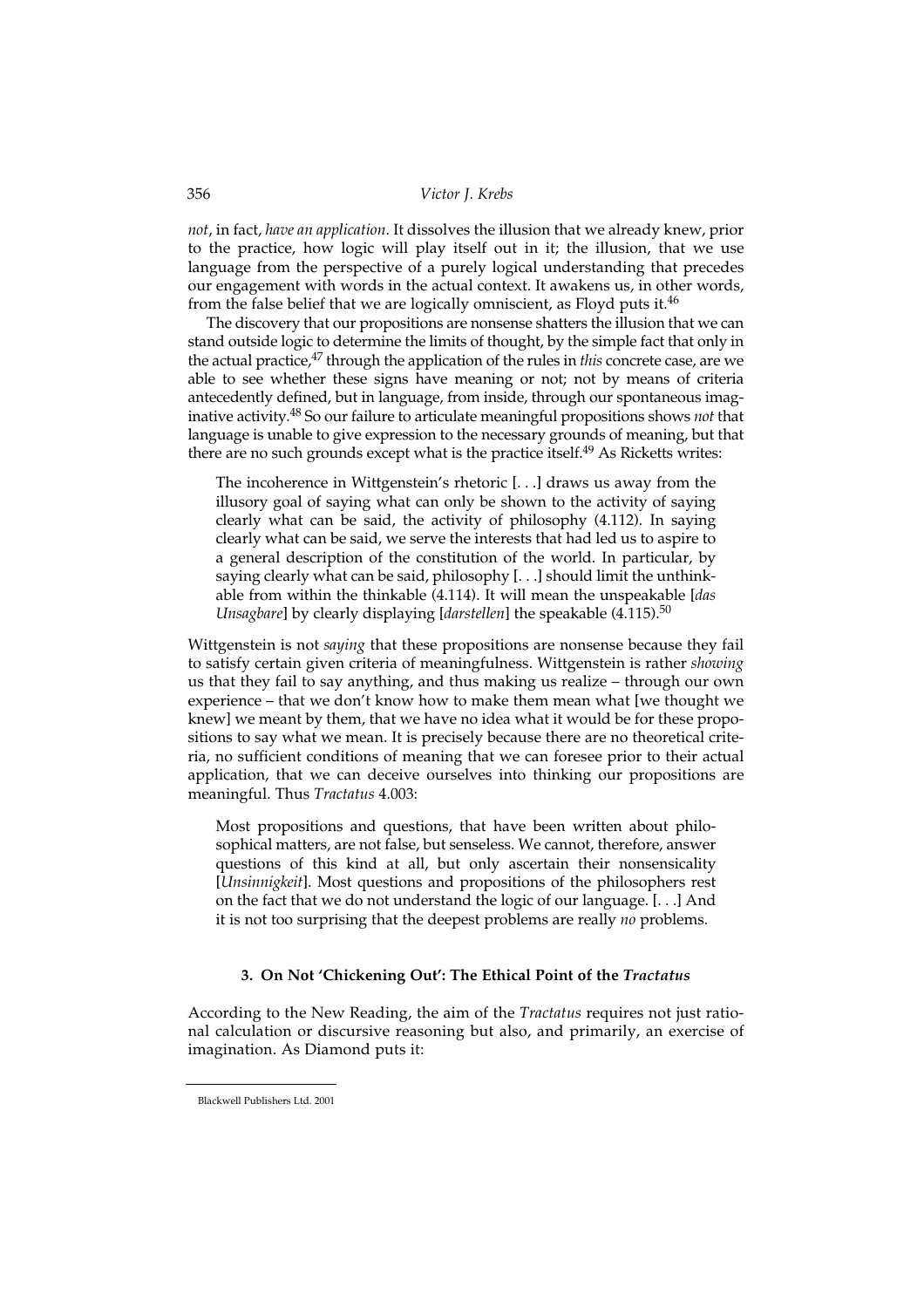To want to understand the person who talks nonsense is to want to enter imaginatively the taking of that nonsense for sense [. . .] the *Tractatus* [. . .] supposes a kind of imaginative activity, an exercise of the capacity to enter into the taking of nonsense for sense, of the capacity to share imaginatively the inclination to think that one is thinking something in it. $51$ 

Entering into the taking nonsense for sense, going as far as one can with the idea that there is something to understand, means *empathically* placing oneself in the context where empty thinking acquires the feel of meaningful thinking. But this, as we have already said, radically changes the subject. For the question refers us now to our own ability to self-deception and inquires into the causes of such a condition, as if philosophy found itself now forced to address issues of selfknowledge,52 matters of ethical consequence.

Rather than giving us new truths, these propositions are meant to redirect us *into ourselves,* to provide an insight into *our relation* with propositional truths.<sup>53</sup> What the *Tractatus* teaches us is an existential or experiential truth – what Wittgenstein will later call *a grammatical* truth – about the way in which we use our words, about the way language is entwined with our practices in its everyday functioning. It shows us that there are mistakes that have to do with *our* failure to fix the meaning of our signs. As Conant puts it:

[...] Wittgenstein's teaching is that the problem lies not in the words (we could find a use for them), but in our confused relation to the words: in our experiencing ourselves as meaning something definite by them, yet also feeling that what we take ourselves to be meaning with the words makes no sense.<sup>54</sup>

So when Wittgenstein says that his propositions are elucidations, their elucidatory power, as Juliet Floyd has put it, is not in the dimension of assertion.<sup>55</sup> It is in the realm of imagination.56 The teaching of the *Tractatus* is not merely about logic, or perhaps more accurately, it gives logic a new depth by not only engaging our intellectual powers of understanding but also by appealing to our ordinary sense of language, thus making the task of getting logic right an ethically imperative matter. It is by 'bringing more clearly into view for the reader the life with language he already leads' as Conant says, 'by harnessing the capacities for distinguishing sense from nonsense [. . .] implicit in the everyday practical mastery of language which the reader already possesses<sup> $57$ </sup> that it attains its aim.<sup>58</sup> The *Tractatus* thus instantiates in its own practice the aim of revealing the sources of philosophical illusion by bringing the reader to a first hand understanding of what it is that moves her into empty talk, what process of false imagination, in other words, is involved in this instance of self-deception. It is this understanding, what we may now identify as *the ethical inflection* of his thought, that becomes central and is responsible for the radical shift of focus that takes place in philosophy for Wittgenstein.59

Blackwell Publishers Ltd. 2001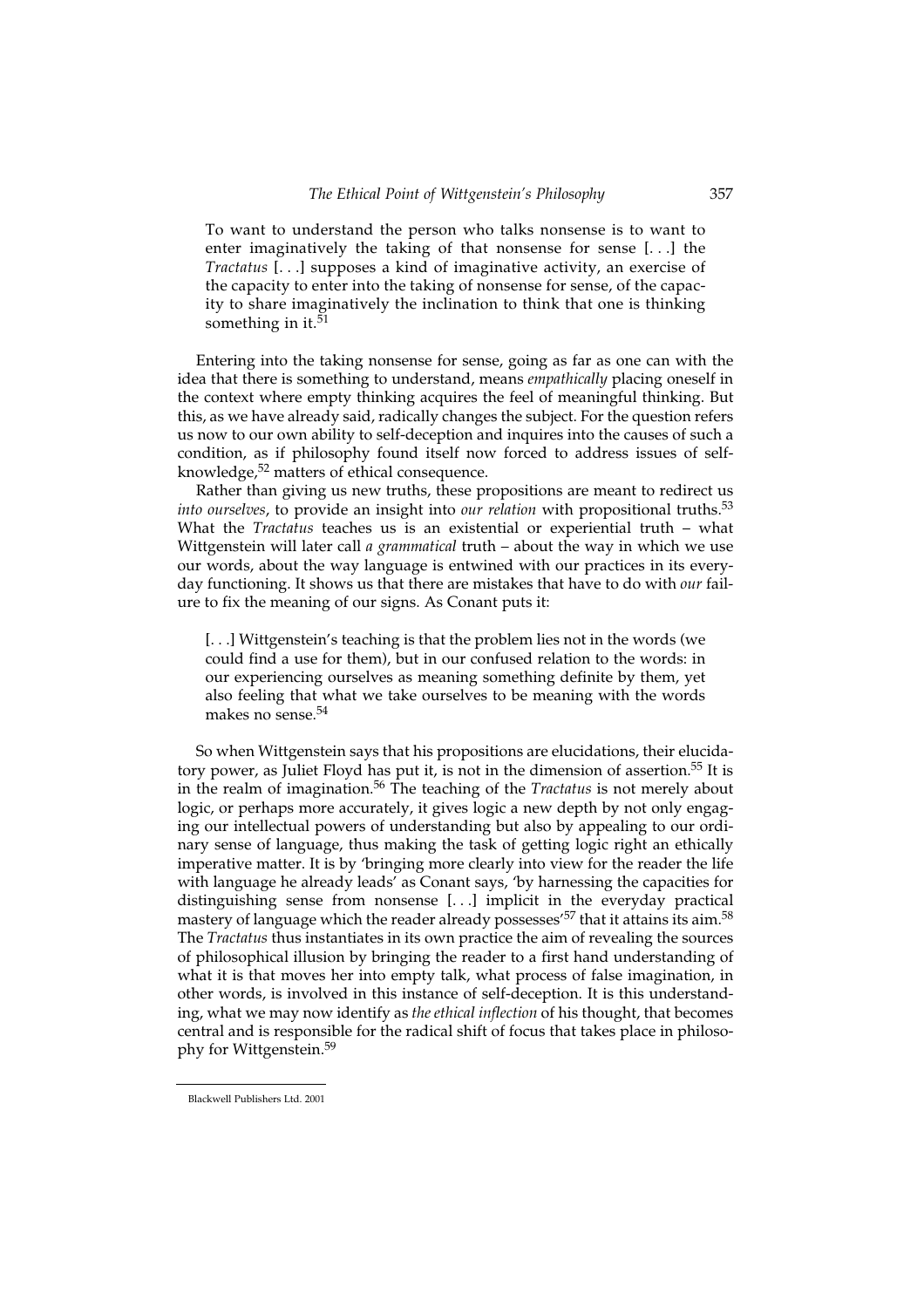## *3.1 Towards an Aesthetics of Speech*

In the *Investigations* Wittgenstein tells us that 'speech with and without thought is to be compared with the playing of a piece of music with and without thought'. $60$ Meaningless thought and meaningless speech, like expressionless music, fail not in that they don't follow 'the rules' but in that what 'breathes life' into them is absent. Philosophical nonsense is not just a technical problem, but involves confusions in our relation with our own words and with the context in which we seek to articulate ourselves. The task it demands requires an effort to appropriate words as means of self-expression. As Wittgenstein writes:

People are deeply imbedded in philosophical, i.e. grammatical confusions. And to free them from these presupposes pulling them out of the immensely manifold connections they are caught up in. One must so to speak regroup their entire language. – But this language came about//developed// as it did because people had – and have – the inclination to think in this way. Therefore pulling them out only works with those who live in an instinctive state of rebellion against //dissatisfaction with// language. Not with those who following all of their instincts live within the herd that has created this language as its proper expression.<sup>61</sup>

One must be able to resist, Wittgenstein tells us, the inclination to think in certain ways that language feeds in us, in order to overcome the illusions of thought that lead us to the false problems and nonsensical propositions of philosophy. Wittgenstein's *Tractatus* may be seen then as part of his life-long reaction against our tendency to fall blindly into the traps of language, against our inclination in philosophy to think and talk emptily as a result of our assuming, in particular, that we can stand outside language and determine the conditions of meaningfulness independently of the practical effort of thinking our words through in the actual context of their use.

The theoretical stance criticized by the *Tractatus,* and the illusory assumption uncovered behind it, are means by which we avoid what Wittgenstein considered the path demanded by philosophy of coming to terms with oneself, of 'descending into our own chaos'62 in order to breathe life into our words, instead of seeking to turn that task into a technical problem. There is in our attempt to draw the limits of language by means of theories a resistance to the existential confusion that unavoidably confronts us in language. And logical formalization or theorizing can become a means to do away with the very level of language where philosophical problems acquire their existential depth. It is true, therefore, that, as Conant points out, $63$  the search for perspicuity in our language is for Wittgenstein inseparable from a search for 'honesty' so that Diamond is not just being picturesque in her characterization of the resistance to take Wittgenstein at his word as 'chickening out'; there is indeed a kind of existential cowardice involved in it. For Wittgenstein it is an essential requirement for the philosophical work he

Blackwell Publishers Ltd. 2001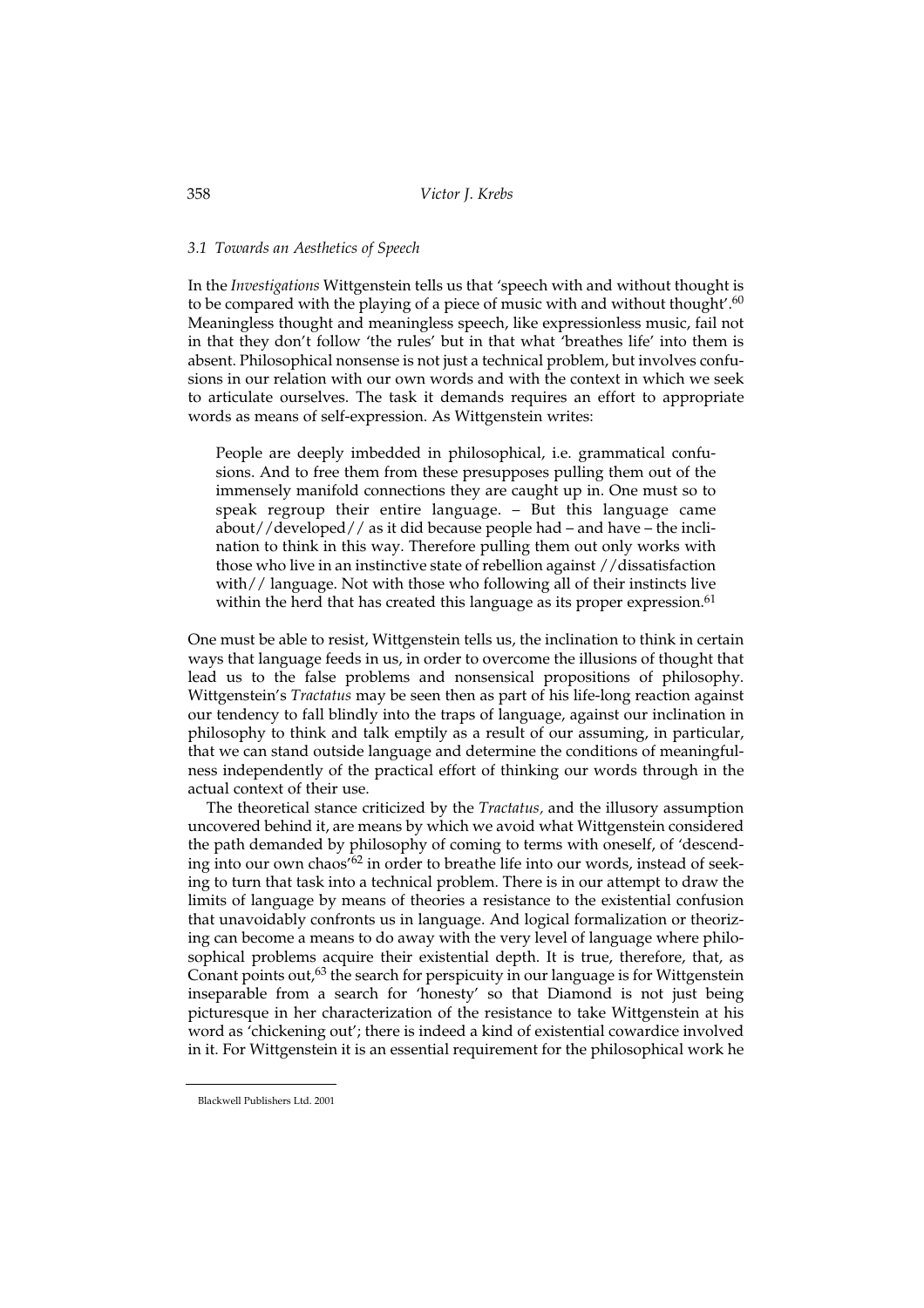proposes that we overcome our own 'powerful inclination to evade seeing the difficulties as the kind of difficulties they are'.<sup>64</sup> As I understand it, it is the insight into this inclination with its concomitant desire to stand outside language and avoid the task to think things through, that determines the ethical point of Wittgenstein's philosophy, both early and late.

The aim of the *Tractatus,* as Michael Kremer says, 'is to change our relationship to nonsense, to get us to stop wanting certain kinds of nonsense in certain kinds of ways and for certain kinds of reasons'.65 Kremer's comment brings to light two important points to bear in mind about Wittgenstein's position. In the first place, Kremer's observation that the *Tractatus* is meant to stop us from *wanting* certain kinds of nonsense, makes it clear that for Wittgenstein there are irrational attachments that philosophy is intended to free us from; that part of the philosophical battle – that part which occupies a great deal of the efforts of the *Tractatus* and, I would say, most of those of the later philosophy – is not so much against intellectual confusion as it is against emotional fixation. As Wittgenstein himself says,

philosophy requires a resignation, but one of feeling and not of intellect. And maybe that is what makes it so difficult for many. It can be difficult not to use an expression, just as it is difficult to hold back tears, or an outburst of anger.<sup>66</sup>

Philosophy therefore needs to consider its problems from another perspective than the merely theoretical; it needs to turn around the axis of our real need, as Wittgenstein puts it in the *Investigations.* That is something achieved in his writings through the systematic appeal to the imagination – practiced in its initial way in the exercise of the *Tractatus* as the New Reading makes evident, and later incorporated and developed in the later work. It is thus essential to an appreciation of Wittgenstein's conception of philosophy that one realize not only that he sees our philosophical perplexities as arising from certain forms of logical confusion, but that he sees us as deeply attached to our confusions, resistant to giving up the erroneous ways of looking at things upon which they rest.

It is important, however, that we realize that there are two aspects of the difficulty involved. There is what may be seen as a psychological resistance to see our urge for explanation as one of the traps of language that lead us into meaninglessness, and there is the natural difficulty, beyond our psychological resistance, of seeing our way through language. And so there are correspondingly two distinct tasks for philosophy. One is the task to guard against and uncover *the powerful inclination 'to evade seeing* the difficulties as the kinds of difficulties they are', which may show itself in our reluctance to see that we have transformed them into illusory problems, or that our propositions are simply nonsensical. The other is the task of facing *the real difficulties* we are inclined to evade – which certainly *includes* fighting our instinct to stay with the herd, as Wittgenstein puts it in obvious Nietzschean fashion – but it consists *primarily* in the kind of imaginative thinking required to give sense to our words, to be initiated in new forms of life or enter into a particular language game. It is a task that is inseparable from

Blackwell Publishers Ltd. 2001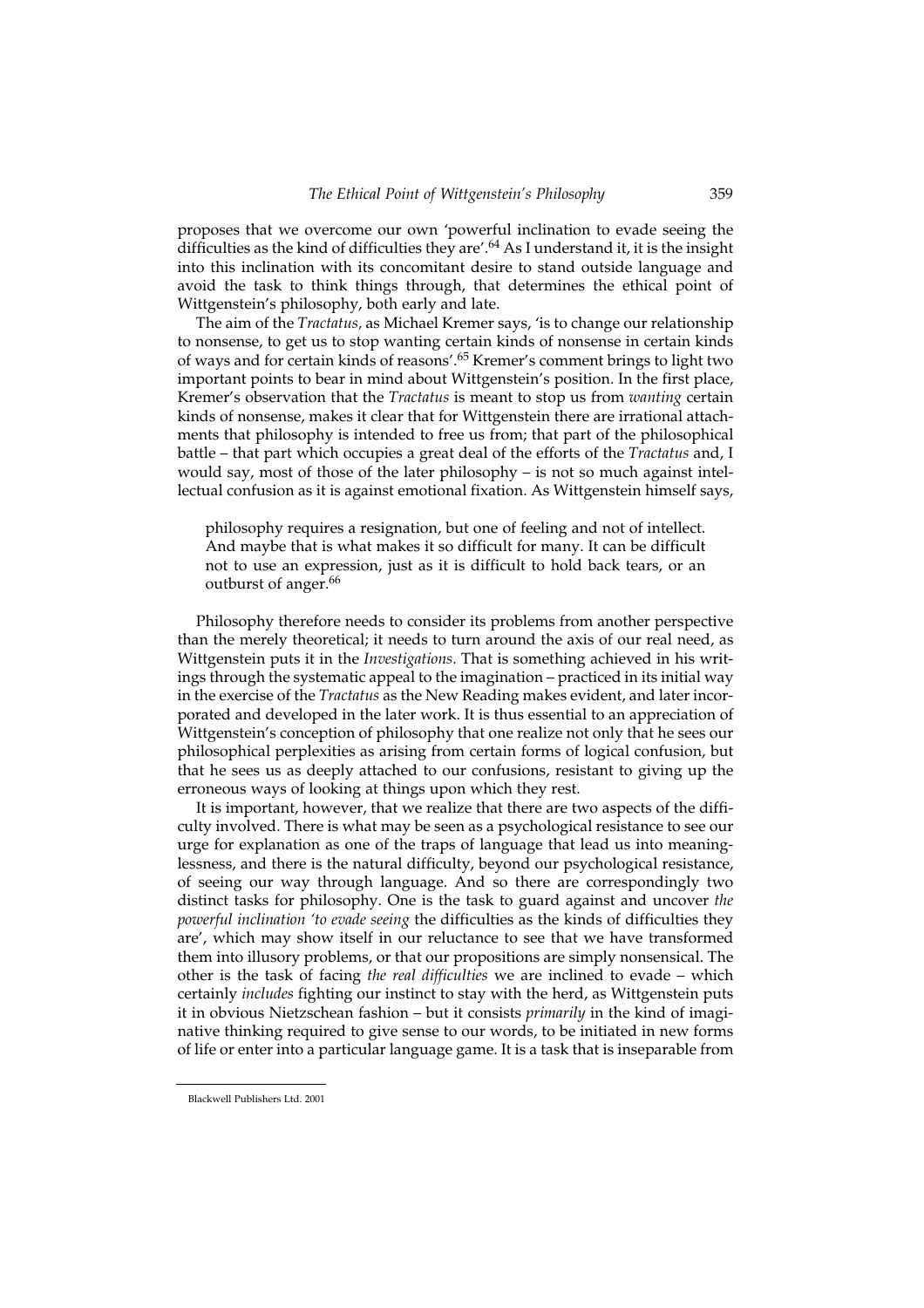that of learning to decipher what in us is seeking expression and what kind of expression is most appropriate and faithful to it; not just applying rules, but thinking them through. It is a process, as Diamond puts it, where 'the hearer's activity in understanding is close to the speaker's in constructing the sentence – the hearer has in a sense to make the sentence *his,* but using *the* rules. The user of language – speaker or hearer – is a thinker of sense according to the rules'.<sup>67</sup>

Kremer's phrasing suggests also a second important feature in Wittgenstein's position. When he tells us that Wittgenstein wants us 'to change our relationship' to nonsense Kremer suggests, I think correctly, that Wittgenstein does not mean *to do away* with nonsense but to acknowledge its presence as an unavoidable aspect of our form of life in language, and to learn its place and significance within human experience. In fact, as Wittgenstein tells us in his 'Lecture on Ethics', it is the essence for example of ethical propositions that they are nonsensical, and although this means they do not add anything to our knowledge, that is no reason to dismiss them as unimportant. All to the contrary, they are a testimony of a human tendency that he holds in highest regard. This suggests, moreover, that we should not forget, as Diamond puts it, that 'sometimes the purposes with which we speak would not be served by sentences that make sense'.<sup>68</sup> There may be ways of relating to (and even of wanting) nonsense that are not erroneous, that is, uses of literally nonsensical language that nonetheless well serve specific needs. Although it may be right to hold back tears or an outburst of anger in some occasions, they may be perfectly adequate in others. That in his early work Wittgenstein's conception of philosophy is unable to make room for these uses of language points to one of the areas in his thought that will undergo substantial modification.

As Diamond observes, referring specifically to the ethical propositions of the *Tractatus*, once we have taken its lesson to heart, 'we shall not be inclined to describe the contrast [between empirical and transcendental uses of language] by appealing to notions like the limits of language, or the general form of a proposition; but we can nevertheless describe the ways in which we mark that contrast and the significance it has for us, if it still has significance for us'.<sup>69</sup> We must, therefore, learn to see philosophical discourse as aimed at bringing about a kind of self-understanding through one's own imaginative activity, teaching one to make 'certain distinctions in [one's] talk and thought and life, [trusting] that one has or can recognize that in oneself that would make those distinctions'.<sup>70</sup> Indeed one can see Wittgenstein's remarks on the *Golden Bough* as his first full-fledged exploration of the human impulse that underlies the many and varied uses of language that he will be able to recognize as legitimate<sup>71</sup> after he has given up the limiting identification of meaningful language with the language of the natural sciences that he still espoused in the *Tractatus*. 72

The kind of reflection made possible by the exercise of imagination in the *Tractatus* leads us to a different level in our understanding of language, where asserting is not separate from valuing, where thinking and desiring are part of the same act of language, where language use is not separate from issues of interest and attraction that become invisible from a purely logical perspective. I take the

Blackwell Publishers Ltd. 2001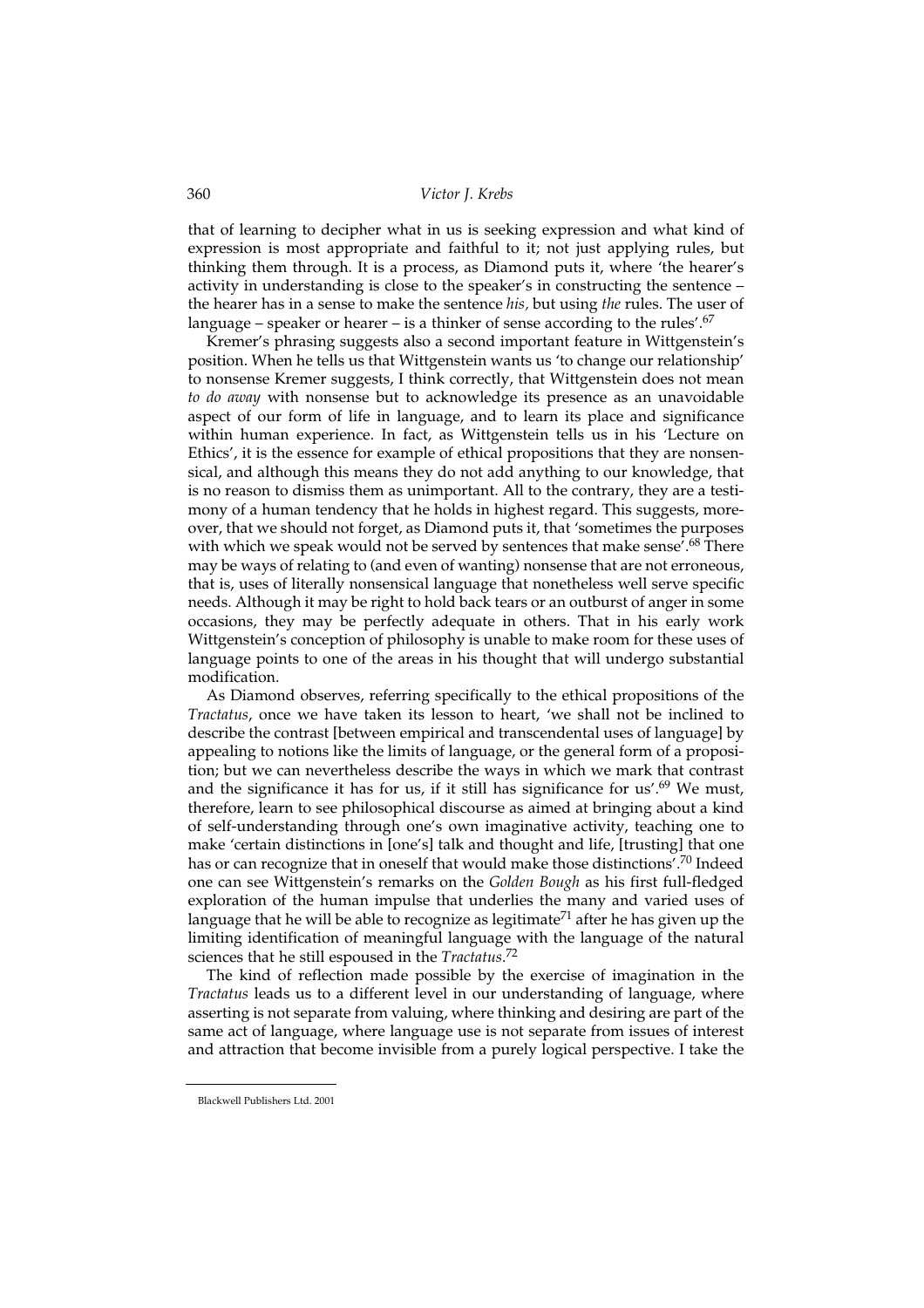lesson of the New Reading to be that already in the *Tractatus* Wittgenstein is moving towards what I am inclined to call an 'aesthetics of speech', taking my cue here from Cavell who gives that name to the kind of studies that will be required when we take the idea of valuing 'as the other face of asserting', when we consider that

understanding what someone says is a function of understanding the intention expressed in his or her saying it, and [. . .] that one's intention is a function of what one wants, [so that] responding to what another says is to be seen as demanding a response to (the other's) desire.73

The consequent exercise of philosophical reflection will not therefore be intended to determine whether what is said is true or not, but 'why [one is inclined] to express it that way – or rather [...] to show that these questions are always together'.<sup>74</sup>

## **4. On Wrongly Inflecting Wittgenstein**

One of the reasons why Rorty's reading of Wittgenstein is initially so appealing is that he seems to correctly identify the movement of the later work towards what, following Cavell, we have called an aesthetics of speech. But there is here merely a superficial coincidence between Cavell and Rorty that hides a much greater and much more important divergence in philosophical purposes between them. So let us consider once more what we have learned from the New Reading*.*

In the *Tractatus* Wittgenstein is trying to do away with that theoretical perspective which takes the issue of the limits of language to be an epistemological problem about its foundations. For him it is the literalization of the picture of a transcendental place from which to fix the limits of language that erroneously leads us to assume that it needs an explanation, or requires a search for foundations. For Rorty, however, the *Tractatus* purports to resolve the problem but it does so in the wrong way, by taking the limits of language to be set by transcendental grounds, the showing of which in that book puts an end to the 'problems of philosophy'. (Thus the final pronouncement, 'Whereof we cannot speak, thereof we must remain silent' is read as a prohibition). According to his view, it is the advance of the later work that it rejects the mysticism of the *Tractatus,* and shows instead that the limits of language are not determined by metaphysical foundations, but by the actual 'conversation of mankind'; so the later philosophy gives the 'problem' a pragmatist solution. This is the way Rorty words his thought:

The *Tractatus* had said: there can be no genuine discursive discipline which deals with those matters called 'the problems of philosophy' for *here* are the limits of language, and thus of discursive inquiry. The *Philosophical Investigations* said: there can be as much of a discipline as you care to develop, but do you really wish to do so?75

Blackwell Publishers Ltd. 2001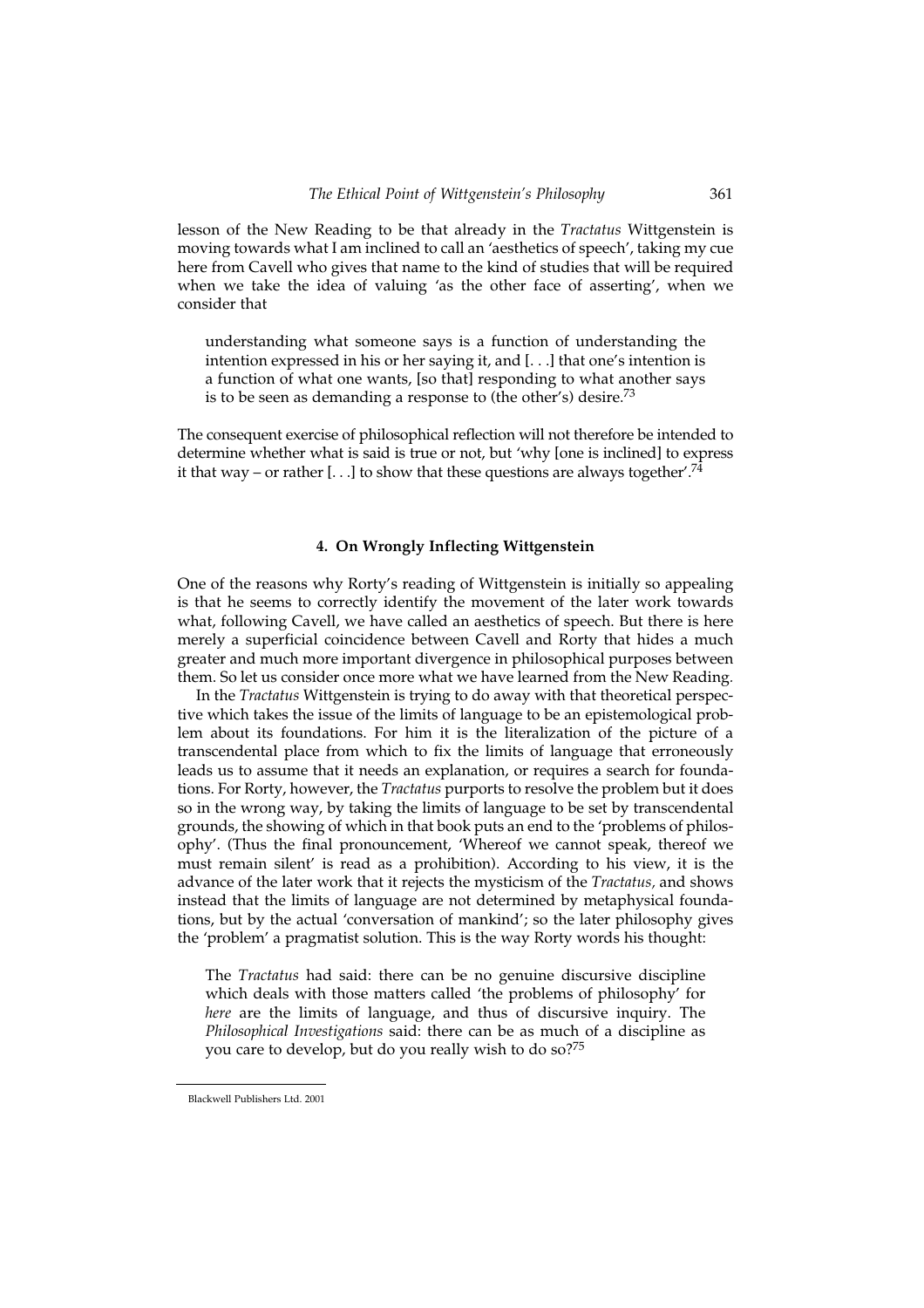It becomes clear that both the 'mystical' reading of the *Tractatus,* which Rorty is presupposing, as much as his interpretation of the later philosophy share the same assumption that what is at issue is the determination of a criterion of meaning and nonsense. The only difference is that whereas the mystical reading of the *Tractatus* placed it in the transcendental structures of reality, Rorty places it in the conventional agreements of the community. But the New Reading shows that, even in the *Tractatus,* Wittgenstein rejects the idea that we can establish such criteria prior to the actual uses of language as the misunderstanding of logic that is responsible for the illusory problems of philosophy. The significance of the 'philosophical problem' of the limits of language is for Wittgenstein, obviously then, not epistemological (it is not even propositional), but rather ethical, insofar as it manifests a kind of spiritual *hybris* that disconnects man from what gives meaning to his life.76 To take it as an epistemological problem is to wrongly inflect Wittgenstein. It involves the very categorical mistake against which he is attempting to instruct us.

For Wittgenstein the philosophical exercise then becomes an exploration into our own nature as it is reflected in the grammar of our language; it means learning to live with its pictures, not taking them literally and thus falling into confusion, but also not dismissing them as mere superstitions. In one sense what the *Tractatus* is on its way to teaching us is, as Timothy Gould says about Cavell's understanding of Wittgenstein, to internalize the desires and fantasies that underlie our philosophical problems in order to undo our mechanisms of defense against the work they require. For Rorty however, everything remains at the level of conceptual confusion, so that his thinking, as Gould has pointedly remarked, seems to obey an explicit wish to do away with them, seeing them as 'merely a series of professional habits'.77 It manifests, in other words, the very impetus that refuses to acknowledge a level of human subjectivity that is beyond the control of will or reason.78 But there is in Wittgenstein a recognition of something much deeper than what we can anticipate through our own notions.<sup>79</sup> Rorty's picture of Wittgenstein is totally opposed to the spirit that animates the later philosophy, being derived as it is, from a conception of the world in which – as Rorty describes it incessantly in his writings – everything is reduced to pragmatic calculations, utilitarian deliberations, and arbitrary decisions: that is, to a contingency whose spiritual poverty – rather than lamented – is praised as a virtue. $80$ 

It seems clear to me, as I have already said, that from the beginning Wittgenstein sharply distinguished the erroneous attempt to explain language that results in nonsense, from the inclination which that nonsense reveals. The *Tractatus* is able to deflate by its exercise the attempts at explanation by showing the futility of our project to 'draw the limits of language'. But it does not do away with the impulse behind it, nor do I believe it is meant to. As Diamond writes:

There is an important resemblance between ethical sentences and philosophical ones, seen imaginatively as apparently making sense: both ethical and philosophical nonsense reflect the attractiveness of the idea of a point of view on the world as a whole, whatever may happen in it. But I

Blackwell Publishers Ltd. 2001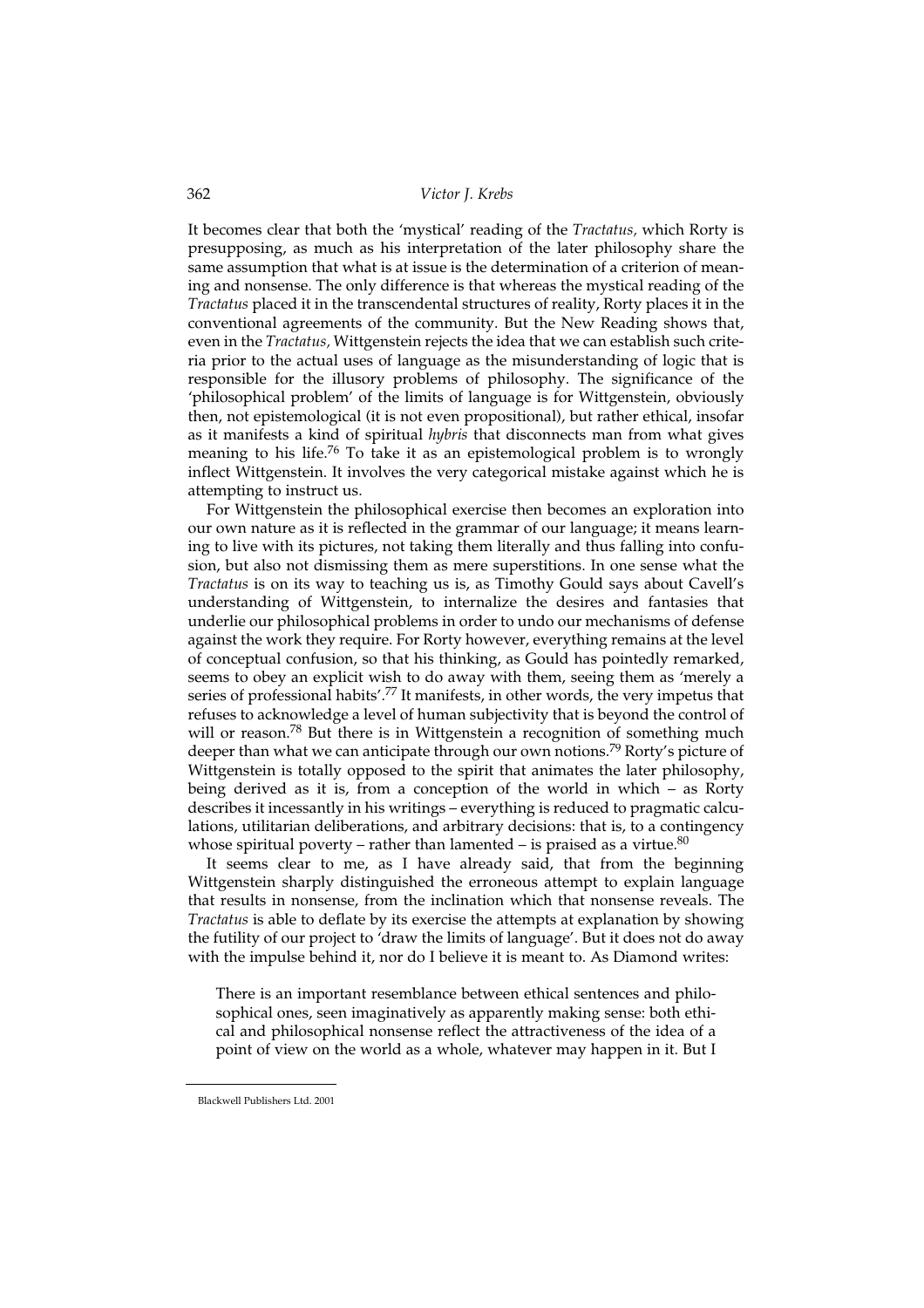think that if we read the *Tractatus* right, the upshot of the book will be different in regard to the two sorts of utterers of nonsense. The attractiveness of philosophical sentences will disappear through the kind of self-understanding that the book aims to lead to in philosophers; the attractiveness of ethical sentences will not.81

The resemblance between ethical and theoretical propositions resides in the common need they give expression to which is found, as Diamond rightly identifies it, in the picture – itself embedded in the grammar of our language – of our contemplating the world as a totality; what is manifested in the assymetry, however, is the distinction between the explanatory urge enacted in the theoretical propositions, their intention to explain, which is dissolved by the demonstration of the *Tractatus,* and what I am calling *the need for transcendence*, the inclination to 'run against the limits of language', which is not. Only in the theoretical propositions of philosophy does this natural picture become an illusion, only there does it breed an explanatory urge and thus make us its captive. The *Tractatus* shows that the picture is *theoretically* an illusion; but it is Wittgenstein's considered view, I believe, as he articulates it in his 'Lecture on Ethics', that the impulse itself and the image of confronting the world as a totality, while leading to what are theoretically nonsensical statements in Ethics, 'in so far as it springs from the desire to say something' about the ultimate meaning of life, the absolute good, the absolutely valuable, etc., gives voice to a human tendency that is of the highest importance. It points to a task the importance of which, although impossible to discern from the standpoint of his philosophy at the time, he cannot dismiss.<sup>82</sup>

The elucidatory propositions of the *Tractatus* make us see the illusoriness of the belief that there is something to explain, and hence allow us to recognize the longing behind our propositions without falling into the illusion that they foster. Shifting the context of our consideration by appealing to our imaginative understanding, Wittgenstein allows us to consider the picture of the world as a totality, or of our standing outside logic, in a deeper way, more attuned to what is moving behind it than to the theoretical perspective that seeks to reduce it and do away with it.

Although in its view of meaningful language as the language of the natural sciences it is impossible to accept the linguistic uses that result from that longing as legitimate, so that they can only be seen as attempts to say the Unsayable, in its appeal to the imagination the *Tractatus* allows us to attend to what is active in our inclination towards nonsense – in our 'urge to run against the limits of language' – , and to see that what is shown by its propositions is not something 'beyond language'; it is not even a *something*, although the picture in which we tend to imagine it suggests that much. Giorgio Agamben puts it this way:

The decisive experience, which it is said is so difficult to explain for those who have lived it, is not even an experience. It is nothing but the point at which we touch the limits of language. But what we touch at that

Blackwell Publishers Ltd. 2001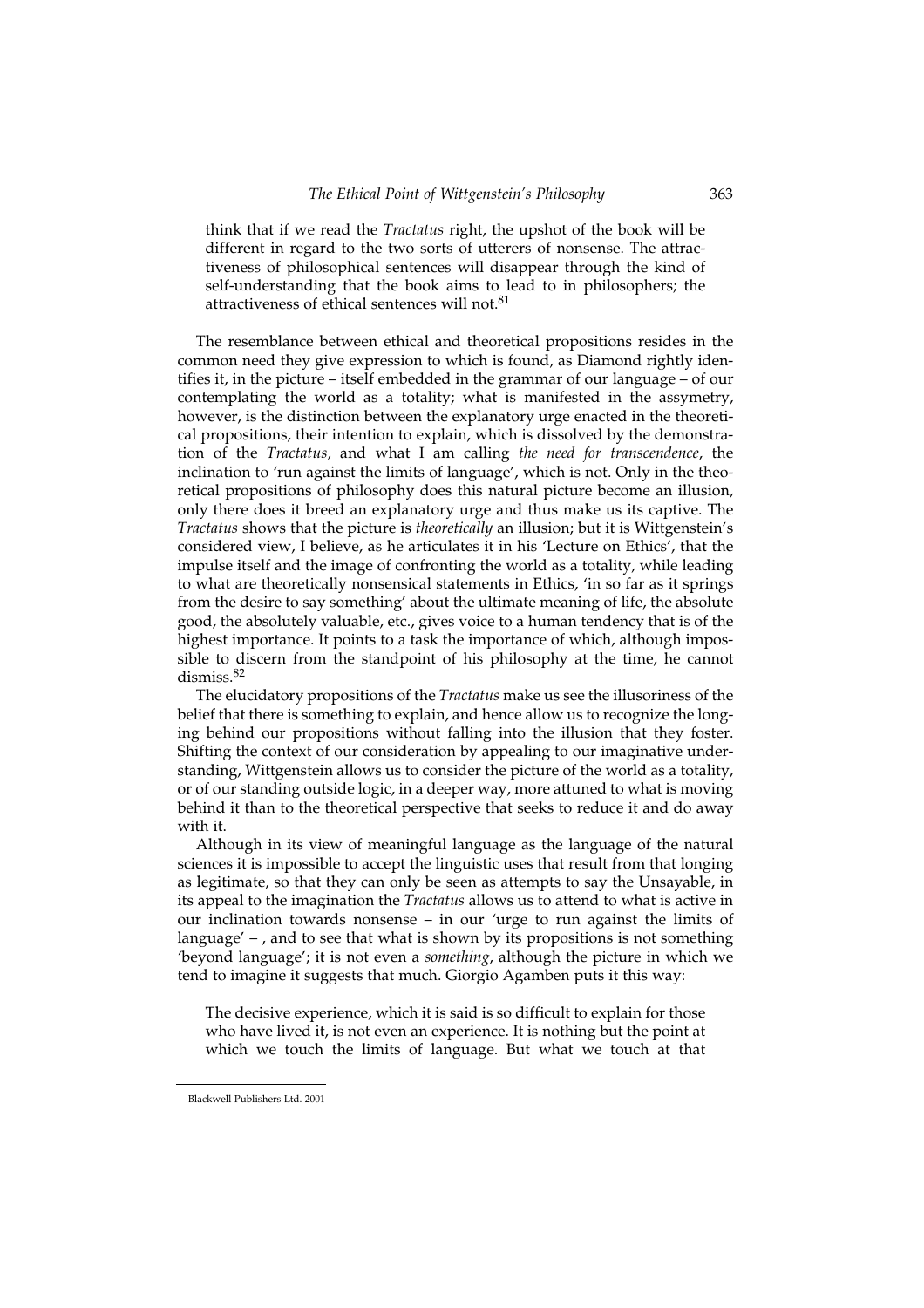#### 364 *Victor J. Krebs*

moment is obviously not a thing, so new and awesome that we lack the words to describe it: it is, rather, matter. . .He who touches [. . .] his own matter, simply finds the words to speak. Where language stops begins not the Unsayable, but the matter of speech.<sup>83</sup>

'Beyond the limits of language' does not refer to some unknowable realm, but to the point where we encounter that dense opaque matter that our emotions and our bodily impulses are to thought before they are articulated in words, before they are 'lifted' into language.<sup>84</sup> Although from a literal perspective it marks a limit in our capacity to express ourselves 'meaningfully', it is in another sense also an opening to the unbounded possibilities of meaning that still await their realization in language; it is the place of imagination from which our words must be forged.

Beyond the justificatory urge dissipated by the work of the *Tractatus*, I want to say, there still remains its Ethical intuition. When instead of literalizing its picture of our standing outside language, we attend to what is active in our sense of 'its limits' we speak from a different place than when we speak simply from the concepts with which we describe the world, or the things we do in it, or the things we think about it. But in the *Tractatus* there is yet no home for that intuition. Diamond has pointed out that 'as Wittgenstein saw traditional philosophical activity, it would not survive recognition that the intentions in it were incompatible with making sense', $85$  but this resort to the imagination teaches us to speak from another place in addressing our philosophical perplexities than from the empirical or theoretical level at which we address our scientific problems.

If we can speak at all of 'progress' in philosophy, then it may be seen in our ability to address that fateful longing for the transcendent without falling into its illusion. We must learn to see it not as referring us to something we cannot do or reach, as something that we cannot have and must renounce but to the very task of thought as an activity that begins and ends with the concrete instances of our life in all their obscurity and complexity. The purpose of the clarification of logic in the *Tractatus* as is described by the New Reading*,* or the search for grammatical perspicuity of the later work, does not respond then to the attempt to provide epistemological foundations to language but to the need to overcome the source of the illusion that leads us to want to argue for or against them and so distracts us from the real task of living, and the real perplexities to which the philosophical calling is a response.<sup>86</sup>

*Victor J. Krebs Departmento de Filosofía Universidad Simón Bolívar Apartado Postal 89000 Sartenejas – Baruta Estado Miranda Caracas 1080, Venezuela vkrebs@usb.ve, vjkrebs@cantv.net*

Blackwell Publishers Ltd. 2001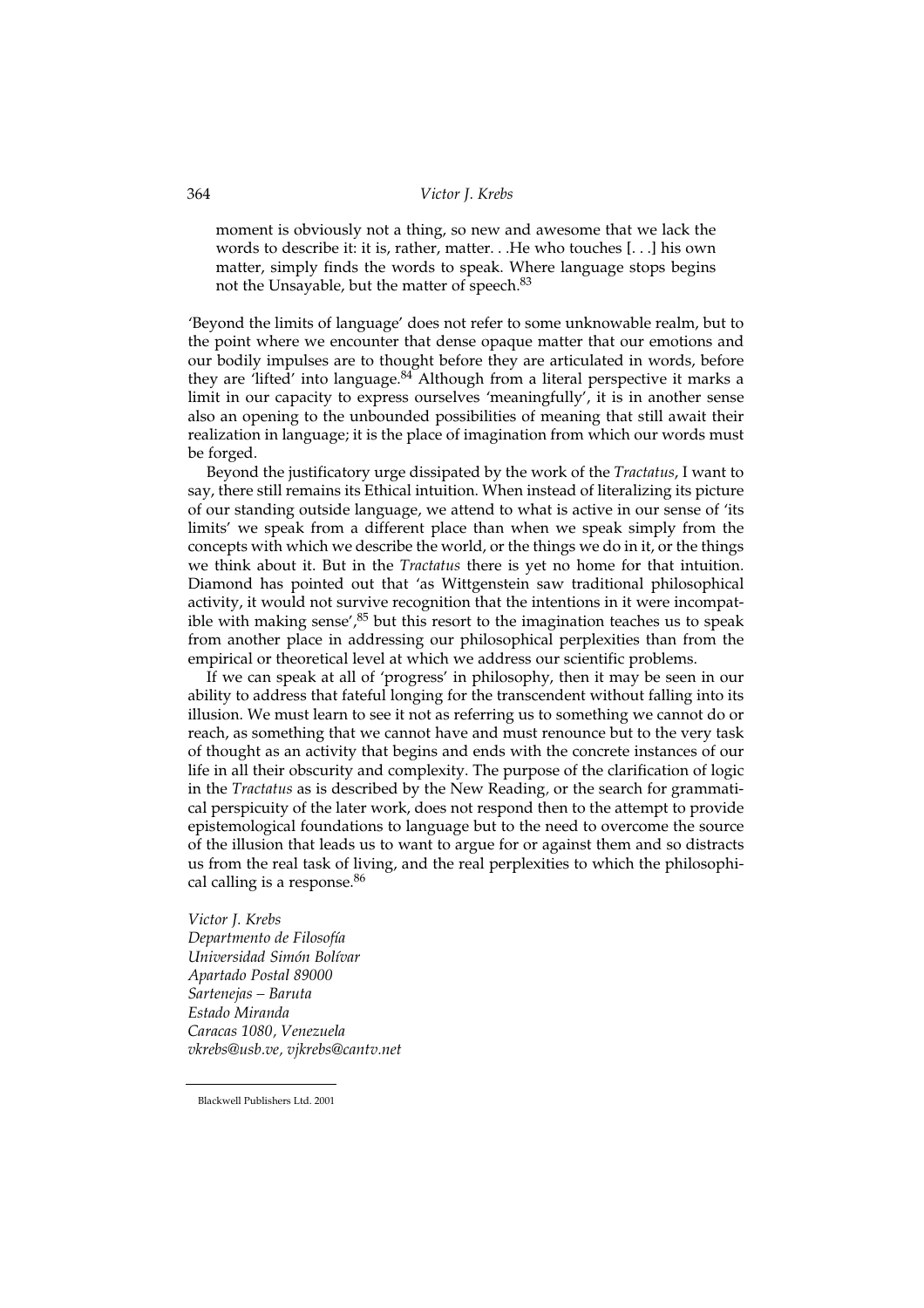#### **NOTES**

- <sup>1</sup> Rorty 1982: 20.
- <sup>2</sup> Cavell 1989: 30.
- <sup>3</sup> Cavell 1989: 31–32, my italics.
- <sup>4</sup> Rorty 1989: 21.
- <sup>5</sup> Wittgenstein 1993: 44.
- <sup>6</sup> Rorty 1982: xlii.

 $7$  It is precisely the inability to recognize in our uses of language that same ritualistic or expressive dimension that Wittgenstein finds in the ritual practices in Frazer, which constitutes the constant underlying concern in his later work; and it is that very blindness that manifests the generalized spiritual poverty that leads him to imagine our culture as a site of destruction: 'I once said, perhaps rightly', he writes in his journals, 'the earlier culture will become a heap of rubble and finally a heap of ashes. . .' (Wittgenstein 1980: 3).

- <sup>8</sup> Wittgenstein 1980: 56.
- <sup>9</sup> Wittgenstein 1980: 50.
- <sup>10</sup> Diamond 1991: 88.
- <sup>11</sup> Wittgenstein 1953: §108.

<sup>12</sup> I have chosen in this paper to set up my account of the New Reading of the *Tractatus* in terms of the contrast between Rorty and Cavell because it is, to my mind, precisely analogous to the difference which separates it from the Received Interpretation. But we could profitably compare in the same way, for example, the understanding of Wittgenstein articulated in the work of James Conant with that of D. Z. Phillips (particularly in his latest book, Phillips 1999).

<sup>13</sup> Cora Diamond and James Conant started developing their reading in the mid-eighties. Thus, Diamond 1988, Conant 1989 and 1991, were written at the end of the decade, and were followed by Diamond 1991, and Conant 1993.

- <sup>14</sup> Floyd 1995, 1998, 2000a, 2000b.
- <sup>15</sup> Ricketts 1996.
- <sup>16</sup> Goldfarb 1997.
- <sup>17</sup> Kremer 2001.

<sup>18</sup> There are differences of inflection and emphasis, and in some cases even small differences of interpretation that suggest it is a family of readings rather than a single reading that is being developed. I will make allusion to these differences when necessary in the text that follows, but for obvious expository reasons I am neglecting them at this stage.

 $19$  Although it has not featured prominently in the expositions of its main representatives, it is clear that the question of the ethical point of the *Tractatus* constitutes one of the important motivations behind their efforts. Diamond 1991 emphasizes the importance of the 'transcendental' nature of his ethical position in the *Tractatus* for a correct understanding of the attitudinal difference between Wittgenstein's *ethos* throughout his life and that which characterizes most interpretations of the later work. Conant develops his interpretation of the *Tractatus* in close parallel with issues in Kierkegaard's pseudonymous work, *Concluding Unscientific Postscript,* and suggests at various points (Conant 1989, 1991, 1993) that the underlying concern in Wittgenstein's early and later work is akin to what Kierkegaard called 'the monstrous illusion'. The ethical inflection of his interpretation of Wittgenstein becomes most clear in his exchanges with D. Z. Phillips (Conant 1993; Phillips 1999), who defends a conception of philosophy in the later work that is completely opposed to the spirit that characterizes Conant's interpretation. Juliet Floyd (1998, 2000a,

Blackwell Publishers Ltd. 2001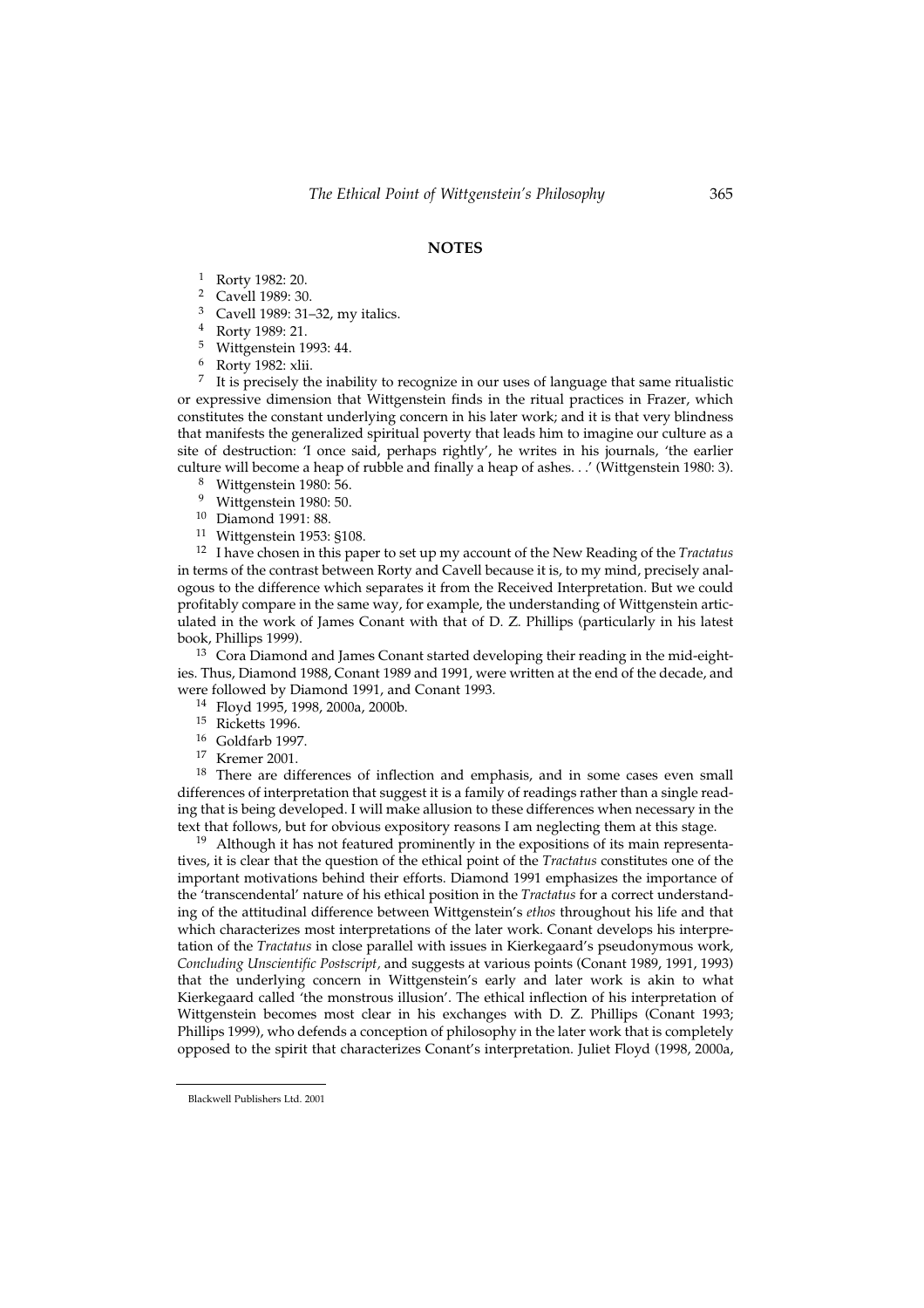2000b), while working primarily on the philosophy of mathematics, identifies a strand of Wittgenstein's ethical concern in his discussions around the source of conviction [*Triftiger Grund*] for proofs, and in his critique of the conception of logic as an organon of philosophy. And most recently, Michael Kremer has addressed this issue directly in a suggestive way, in light of theological considerations on justification and faith, arguing that Wittgenstein's ethical point in the *Tractatus* is 'to relieve us of [the] need for ultimate justification  $[...]$  as] thinly disguised manifestations of the will to power, the will to place oneself at the center of the universe' (Kremer 2001: 51). As should become clear in what follows I agree with that assessment.

<sup>20</sup> Especially in light of its partiality to the logical sections and its tendency to separate and give them primacy over its ethical pronouncements, dismissing the latter as mere idiosyncratic afterthoughts tangential to its main thrust. Peter Hacker, for instance, wrote in 1979: 'the primary inspiration of the so-called 'mystical' sections of the *Tractatus* lies outside the book. To be sure, some aspects of the transcendental theses dovetail into the conception of meaning with the added advantage of emerging from this union as inexpressible. This does not, of course, imply any belittling of the significance of these doctrines for Wittgenstein. On the contrary, the fact that the two strands of thought could be interwoven thus may well have struck Wittgenstein as partial confirmation of each. For there is no doubt that when he compiled the *Tractatus*, it was the very fact that the philosophy of logic which he propounded drew the limits of language at the boundary of all that is 'higher' – ethics, aesthetics, and religion, as well as philosophy itself and the attendant doctrines of transcendental solipsism – which seemed the main achievement of the book.' (Hacker 1979: 105). Hacker, following the positivist lead, clearly distinguishes two separate and mutually independent strands of thought in the text – that which is concerned with linguistic meaning, and what he calls the 'mystical' sections – and sees their overlapping as a happy coincidence instead of as sign of any overarching unity.

- $^{21}$  Engelmann 1968: 143.
- <sup>22</sup> Diamond 1991: 89-90.
- <sup>23</sup> Anscombe 1971: 12.

<sup>24</sup> Conant 2001: 380. (Although Conant goes on to identify the issues here with the question regarding the meaning of the terms 'elucidation' and 'nonsense', the substance of his claim refers directly to the ethical import of Wittgenstein's reaction to Frege).

<sup>25</sup> Not *a text of ethics*, which would be something entirely different, suggesting that Wittgenstein was attempting to offer views about the issues that belong to a specialized field – something which would be exactly opposed to the spirit of his thought.

<sup>26</sup> This is what I take to be the upshot of Conant's reflections (in Conant forthcoming) specifically with regard to the way in which he argues Wittgenstein carries Frege's own admissions about the procedure of elucidations to their whole term.

- <sup>27</sup> Wittgenstein 1922: Preface, p. 27.
- <sup>28</sup> Wittgenstein 1993d: §87, p. 165 [slightly amended translation].
- <sup>29</sup> Cf., Diamond 1988: 185.
- <sup>30</sup> Wittgenstein 1993c: 119.

 $31$  Diamond and Conant distinguish between the frame remarks and the actual theoretical body of the *Tractatus*, and although this is a helpful distinction to get a sense of the two main levels at which the text works, it still needs to be carefully worked out. Conant has qualified Diamond's (and his own initial) spatial characterization of the frame remarks (as those found in the Preface and in the concluding sections) by noting that it is not their location but the role they play within the elucidatory aim of the work that determines whether they form part of the frame or not (Conant 2001: 457, fn 135). So remarks like

Blackwell Publishers Ltd. 2001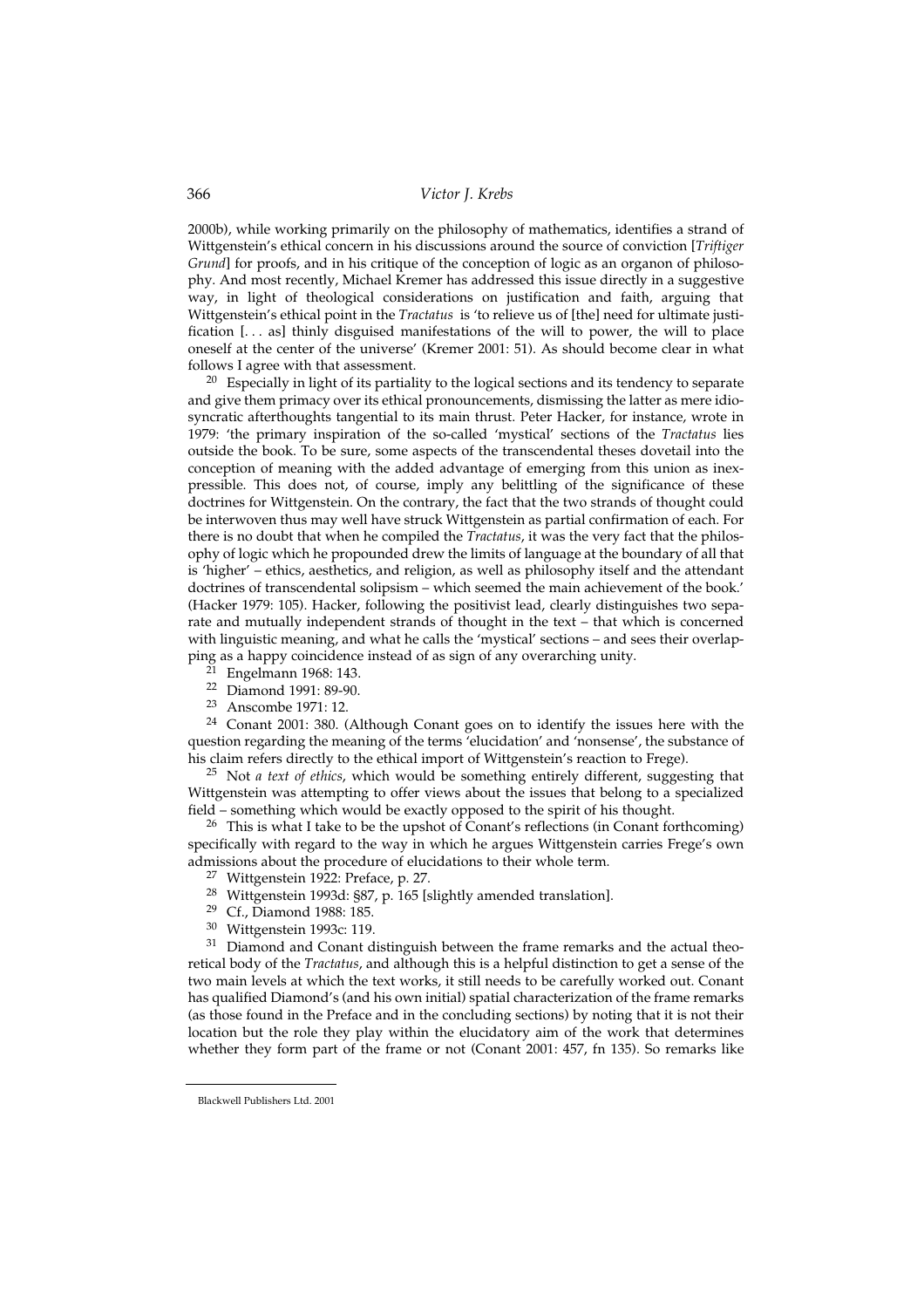3.32–3.326, 4.111–4.112, found in the body of the text may be seen as frame remarks despite their place of occurrence since they are imparting 'instructions concerning the elucidatory aim and method of the work'. But even on the basis of this characterization, there is disagreement. Kremer, for instance, takes 6.54 (about 'the strictly correct method') to be nonsensical, and hence not a frame remark, whereas Conant includes it amongst his examples of frame remarks. But there are other remarks, such as for instance 5.4733, where Wittgenstein comments on Frege's conception of sense that would seem to constitute part of the criticism of attempts to provide theoretical means to draw the limits of language, and so cannot be nonsensical. (The same is the case, I think, with the propositions of arithmetic, for instance). But then these would constitute a category different as much from that of 'frame' remarks or that of 'nonsensical propositions'. Juliet Floyd goes so far as to argue (in the conclusion to Floyd 2000b), that there is no clear distinction to be drawn between the frame of the *Tractatus* and what is inside the frame since the notion of nonsense in the *Tractatus* corresponds to no generic grammatical category, and that this fact punctuates the insight that Wittgenstein is applying in the book that 'there is no way for philosophy to achieve a perspective from which to systematically chart the bounds of sense'. In any case, these complications in the textual structure of the *Tractatus* may very well be intrinsic to its particular expository method, and so a reason to agree with Conant's suggestion (Conant 1989) that in the later work Wittgenstein had to develop a writing style that was more adequate to his purposes.

<sup>32</sup> The propositions of the *Tractatus* are meant to be 'dialectical way stations' (Conant 2001: 377) towards recognizing the illusion upon which both the positivist and the mystical readings rest. The misunderstanding is that we have been able, through the propositions of the *Tractatus,* to define the conditions for sense, that we have indeed managed to provide a criterion that distinguishes nonsensical propositions from meaningful ones. But it is precisely the assumption that we can settle the issue at the level of theory and logical formalization, that Wittgenstein is attempting to show is impossible.

- <sup>33</sup> Conant 2001: 422.
- <sup>34</sup> Floyd 1998: 82.
- <sup>35</sup> Floyd 1998: 87 my italics.
- <sup>36</sup> Floyd 2000a: 13.

 $37$  Wittgenstein 1922: 6.54 (I have slightly modified Conant's translation of this passage).

- <sup>38</sup> Cf. Diamond 1988: 195.
- <sup>39</sup> Hacker 2000: 359–60.
- <sup>40</sup> McGinn 1999: 496.
- <sup>41</sup> Moore 1959: 304–5.

 $42$  That we may later, with hindsight, articulate the experience as a thought, so that we may be able to accept the truth which Wittgenstein is offering along the way of this demonstration, does not contradict this claim. If this is the theoretical lesson of the book, it is not aimed at the (now ostensibly impossible) task of drawing limits to thinking, and, furthermore, it rests not on argument but on the practical exercise of the book, which therefore works in a dimension different from that of assertion.

<sup>43</sup> Diamond 1991: 57

<sup>44</sup> Even though we might be inclined to articulate our discovery in terms of a theoretical position after we have grasped the situation. So that we should see what is going on here not as a rejection of all theorizing but as a definition of the limits of theorization, an attempt to clearly spell out the temptation to which any theoretical project may succumb and to diagnose its illusory nature.

Blackwell Publishers Ltd. 2001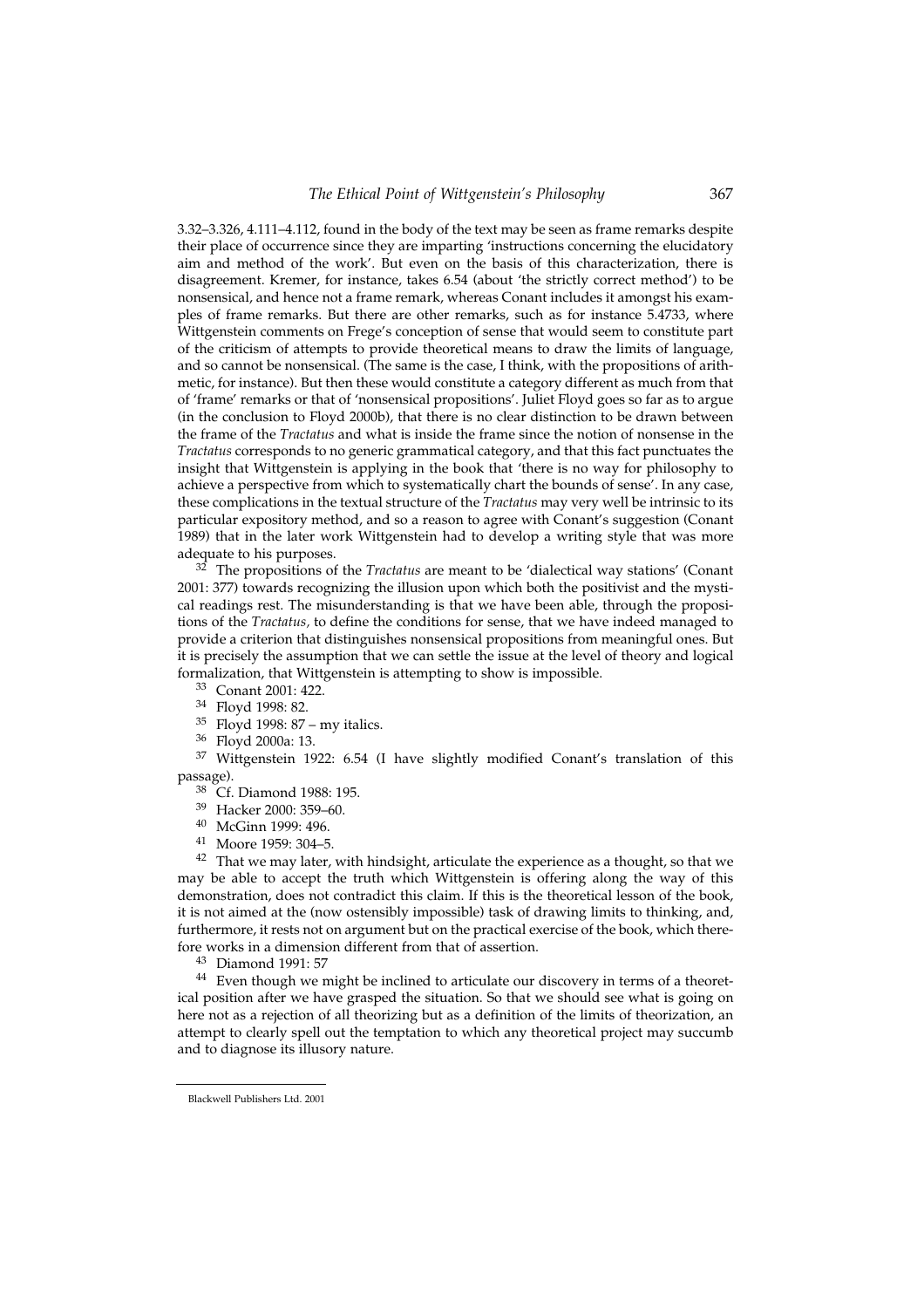<sup>45</sup> Cf. 'first I grasp that there is something which *must* be; then I see that it cannot be said; then I grasp that if it can't be said it can't be thought (that the limits of language are the limits of thought); and then, finally, when I reach the top of the ladder, I grasp that there has been no 'it' in my grasp all along (that that which I cannot think I cannot 'grasp' either)' (Conant 2001: 46).

<sup>46</sup> Floyd 2000a: 243.

 $47$  As Conant puts it: 'our inclination to believe that we can perceive the symbol in the sign, when no method of symbolizing has yet been conferred on it, is not one that is to be extirpated, at a single stroke, by persuading the reader of some 'theory' of meaning. As is made clear in §6.53, the aim is to demonstrate to the metaphysically-inclined speaker that he has given 'no meaning to certain signs in his sentences' on a case by case basis' (Conant 2001: 46.

<sup>48</sup> Logical formalization, Wittgenstein insists in his mathematical discussions, is unable to account for what gives the proofs their conviction, their forcible ground [*Triftiger Grund*], so we cannot take the project of formalization as an adequate philosophical tool. As Floyd writes, Wittgenstein felt 'the temptation to use this new tool as an organon for the development of theories of language, mind and knowledge was [. . .] riddled with confusion and bound to obfuscate both the new contribution of the new logic and the nature of philosophy' (Floyd 2000a: 234–5). Wittgenstein is trying to uncover the confusion behind the belief that logic could constitute a philosophical organon, capable of accounting for our intuitive notion of meaning, and hence for addressing our philosophical concerns about meaning and understanding.

 $49$  Cf: 'To the clear sighted it is obvious that a proposition like 'the watch is lying on the table' contains a lot of indefiniteness, in spite of its form's being completely clear and simple in outward appearance. So we see that this simplicity is only constructed [. . .] It is thus also clear to the UNCAPTIVE spirit that the sense of the Satz 'the watch is lying on the table' is more complicated than the Satz itself' (Wittgenstein 1979: 21.6.15–112.6.15). And further: '4.9.14. If logic can be completed without answering certain questions, then it must be completed without answering them.// 20.9.14. That a sentence is a logical picturing of its meaning [Bedeutung] is obvious to the uncaptive eye.' Wittgenstein is appealing in these two notes from his *Notebooks 1914–16*, as Frege admits to having to do too (see Conant forthcoming), to our ordinary sense of language, and thus making the first step towards the shift in the subject of philosophy that his elucidations are achieving. In this sense we can see that this shift involves precisely the delimitation of the ethical sphere from the inside, as Wittgenstein told von Ficker was the objective of the *Tractatus*, for that about which we must remain silent is precisely what is clear to anyone with a clear sight, someone that is not trapped in the illusion that logic could determine by itself, independently of the context of use (cf. 3.326). When Kremer writes, for instance, that 'logic itself is "beyond grounds". It is neither a source of justification nor something to be justified. It is not a theory or principle, but an ability which pervades both our thinking and our acting, our taking-true and making-true, without serving as "ground"for either', I believe one can read him as moving in this direction (Kremer 2001: 70).

- <sup>50</sup> Ricketts 1996: 94.
- <sup>51</sup> Diamond 1991: 68.

 $52$  Cf. 'How can we not know that we are not informing ourselves of something when we think we are? Here one might capture a sense of how the problems of philosophy become questions of self-knowledge' (Cavell 1979: 240).

<sup>53</sup> We can see then the irony intended in Wittgenstein's claim at the beginning of the Preface of the *Tractatus* when he writes that 'this book will perhaps only be understood by

Blackwell Publishers Ltd. 2001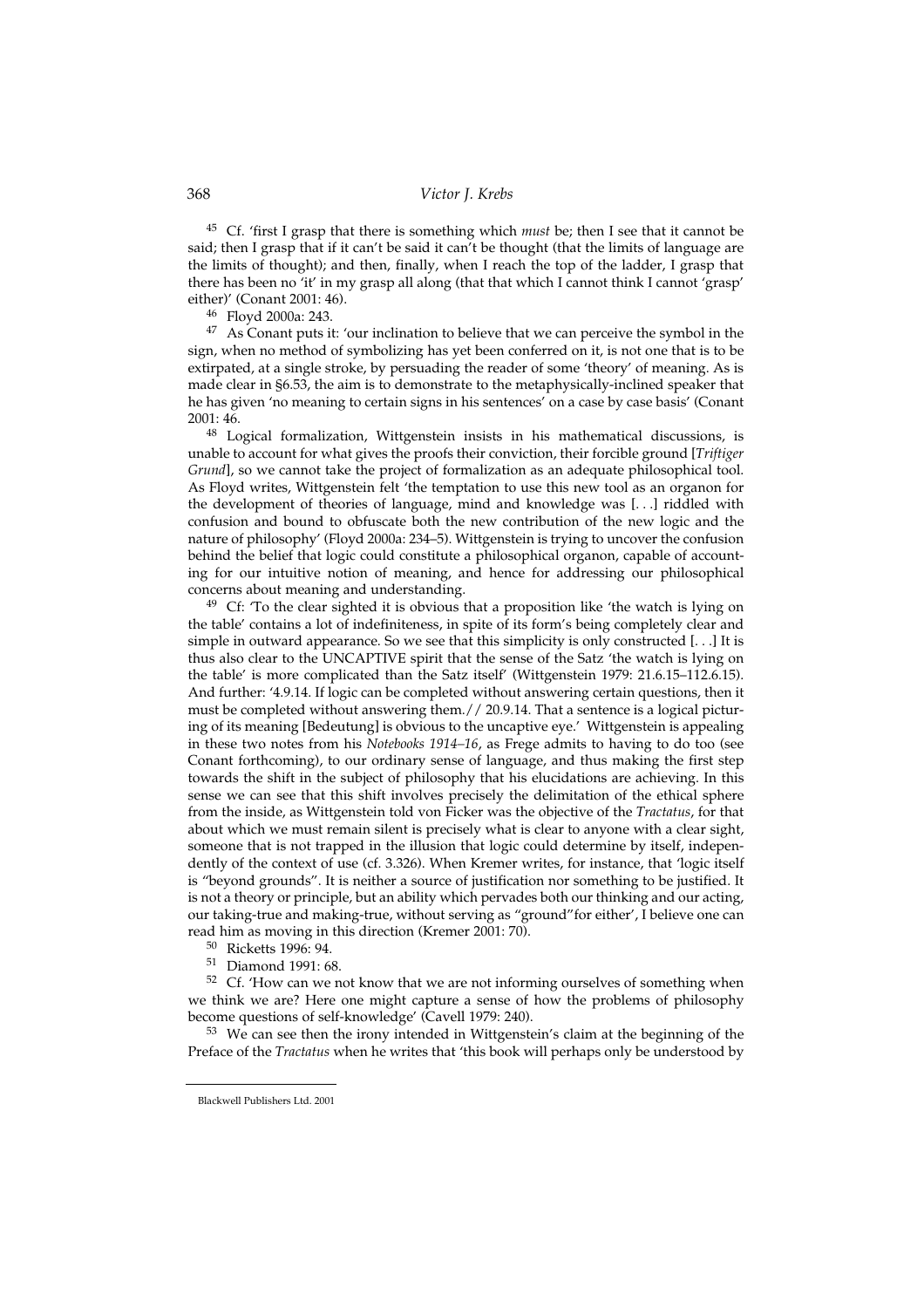those who have themselves already thought the thoughts which are expressed in  $it - or$ similar thoughts', for it *does* depend for its teaching on our having thought for ourselves these same [empty] thoughts Wittgenstein has thought. It is for this reason that the book is immediately said not to be a text book, but one whose object 'would be attained if it afforded pleasure to one who read it with understanding'. But its pleasure is not a merely aesthetic pleasure, as Frege objected to Wittgenstein in a spirited letter: 'What you write me about the purpose of your book is strange to me. According to you, that purpose can only be achieved if the other has already thought the thoughts expressed in it. The pleasure of reading your book can therefore in no way arise through the already known content, but rather, only through the form, in which is revealed something of the individuality of the author. Thereby the book becomes an artistic rather than a scientific achievement; that which is said therein takes a back seat to how it is said. I proceeded in my remarks from the assumption that you wanted to communicate a new content. And then the greatest clarity would indeed be the greatest beauty.' (Bad Kleinen, 16.Sept. 1919, in *Gottlob Frege: Letters to Ludwig Wittgenstein,* English translation by Burton Dreben and Juliet Floyd [unpublished]). It is true that the purpose of the book is not achieved by the *content* of the thoughts it expresses, but not because they are already known and so the only discovery is a different way in which they are expressed, but because what is common is something completely new to both, namely the discovery that these thoughts are empty thoughts, that there is an activity of language, that of hovering over well-formed sentences (possible propositions) without really knowing how to fix the meaning of its constituents, that tells us something not about the propositions but about ourselves.The pleasure Wittgenstein speaks about then is not pleasure for the style of his writing, but for the dispelling of self-illusion that it affords. So it is not true that Wittgenstein expects the reader to derive pleasure from 'a revelation of the individuality of the author', for he is implicitly suggesting that in sharing these peculiar thoughts one does not learn something about the author, namely his style, but *recognizes oneself* in the work, in the apparent meaningfulness of its propositions! It is indeed not a scientific achievement in one sense, for it provides no propositional content as its product; but it is not either *merely* an artistic achievement, for it *does* contribute to our understanding, it provides the kind of enlightenment that releases us from error and opens space for truth – as Wittgenstein puts it himself. And this achievement is in that sense a prerequisite for the scientific. It is Frege's initial assumption that is mistaken; what is questioned by the text is precisely that there is any content to what is being communicated, so the greatest clarity is indeed what gives the greatest pleasure, but precisely not, as Frege concluded it should be, because it illuminates its meaningful content but because it dispels its illusory meaning. In other words, not because it affords us the truth but because it does away with error.

<sup>54</sup> Conant 1991b: 158.

<sup>55</sup> They do not 'modify a proposition or a belief'; they are not, in other words, aimed at either asserting or denying the truth of propositions (Floyd 2000a: 252).

<sup>56</sup> The insight the *Tractatus* yields is not in the form of a propositional truth, whether effable or ineffable, and it is not merely about the logic of propositions. As Diamond puts it: 'a proposition's being an elucidation is a matter of the *context* of use, not of the content. I may teach you the meaning of a word by using it in a sentence; that the sentence serves as an elucidation has nothing to do with its internal features' (Diamond 1991: 70, note 9). In other words, the genuine insight that Wittgenstein provides us has to do with the external features of the proposition (with our relation to propositions, which belongs to the realm of imagination), not its internal logical features alone (not with their propositional content and so not in the dimension of assertion).

Blackwell Publishers Ltd. 2001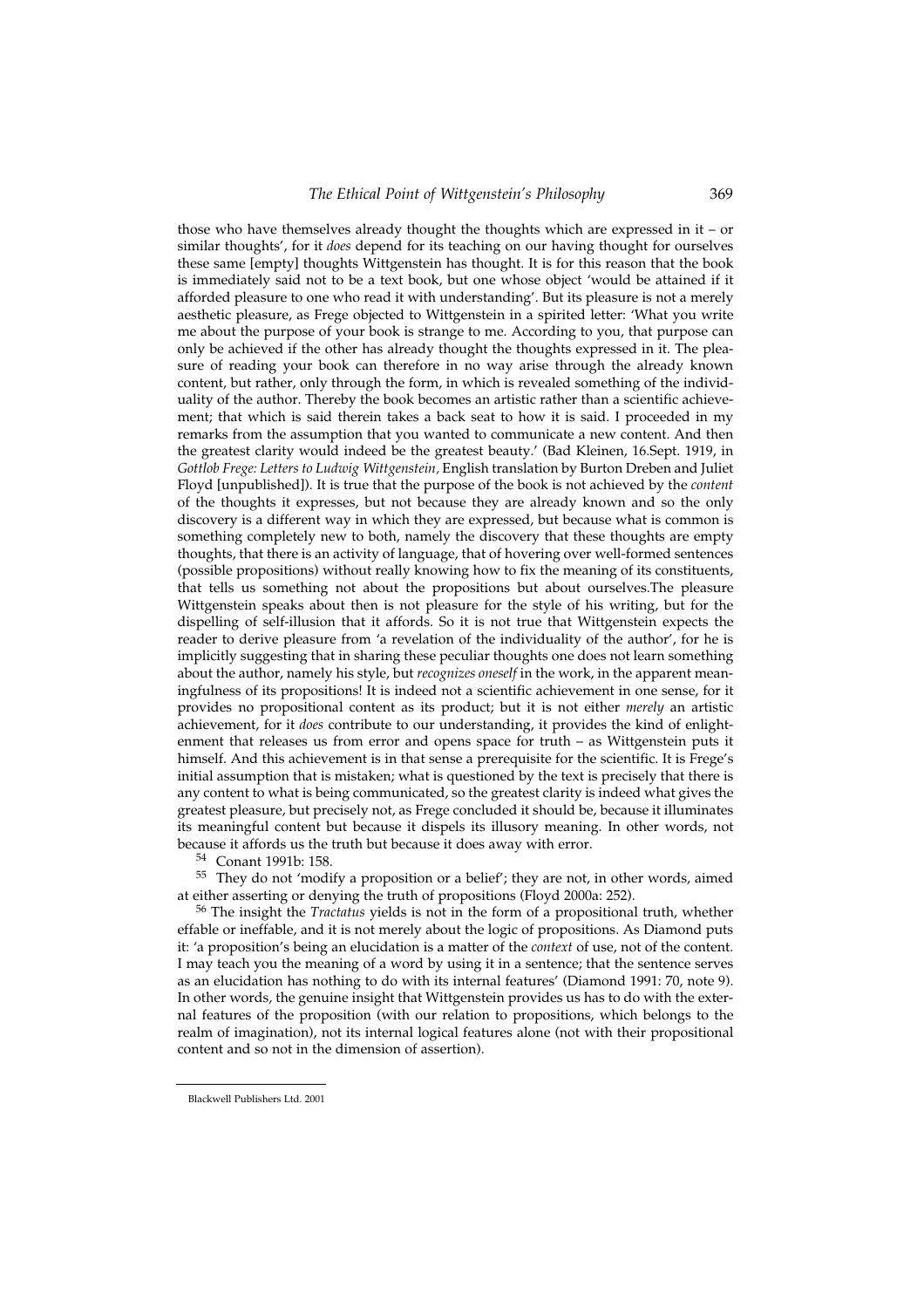<sup>57</sup> Conant 2001: 423–4.

<sup>58</sup> The *Tractatus* shows the insufficiency of the theoretical attempts to demarcate the conditions of sense, their superfluity, by making it evident that the logic of language is in order as it is, so much so that the ultimate appeal of the exercise of the book which overrides the theory it purports to expound, is to our practical linguistic sense; it thus also shows its impossibility, by showing that logic is internal to language, that we cannot stand outside of language, by demonstrating that 'the limit can only be drawn in language'.

 $59$  This is in fact also the moral which we can draw, according to Floyd, from his discussions on mathematics: 'One moral to draw from Wittgenstein's discussions of mathematics is that this sort of philosophy calls for one to go to a very great distance in trying to understand what moves a person attempting to do something which by the person's own lights is *not* perspicuous. Wittgenstein's philosophy is devoted, in large measure, to inculcating in his readers, through a dialectical form of writing, an appreciation of the reality, the centrality, and the difficulty of bringing about such understanding in philosophy' (Floyd 2000a: 255). The shift in the focus in philosophy that is signalled here involves its centering on issues of ethical consequence, linking as it does logical questions with the problem of self-deception.

- <sup>60</sup> Wittgenstein 1953: §341.
- <sup>61</sup> Wittgenstein 1993d: 185.
- <sup>62</sup> Wittgenstein 1980: 65.
- <sup>63</sup> Conant forthcoming.

<sup>64</sup> Conant forthcoming. In other words, it is an essential requirement that we see, not only that we cannot solve them theoretically, but that in attempting to we lose sight of what the real problems, and thus our real needs, really are, confusing the nature of the philosophical perplexity and turning it into a scientific problem. Marie McGinn is therefore pointing to the same phenomenon Wittgenstein is concerned with in the *Tractatus* when she explains that for the author of the *Investigations*, '[w]hat we are concerned with when we ask questions of the form "What is time?", "What is meaning?", "What is thought?" is *the nature of the phenomena which constitute our world*. [...] in asking these questions, we are tempted to adopt an attitude towards these phenomena which, Wittgenstein believes, makes us approach them in the wrong way, in a way which assumes that we have to uncover or explain something.' (McGinn 1997: 18). Instead of responding appropriately to the transcendental perplexity that moves him, to the impulse 'to run against the limits of language', the philosopher confuses himself trying to explain, uncover, or resolve problems that do not answer his true need. Instead they rather obey the perverse logic of words that have already been disconnected from their real ground by an attitude of detachment – objective, theoretical and explanatory – that we find ourselves inclined to adopt, that turns our own words into forms of expression that prevent us 'in all sorts of ways from seeing that it is a matter of everyday things [*dass es mit gewöhnlichen Dingen zugeht*], by sending us in pursuit of chimaeras' (Wittgenstein 1953: §94).

- <sup>65</sup> Kremer 2001: 57.
- <sup>66</sup> Wittgenstein 1993d: 161.
- <sup>67</sup> Diamond 1996: 111.
- <sup>68</sup> Diamond 1991: 78.
- <sup>69</sup> Diamond 1991: 88.
- <sup>70</sup> Cf. Diamond 1991: 89.

<sup>71</sup> Conant believes that in the *Tractatus* Wittgenstein was not so blind as not to recognize other uses of language than non-constative uses. He did not even reduce them to elucidations alone. What he did not do is recognize them as legitimate uses [*Gebrauch*] of

Blackwell Publishers Ltd. 2001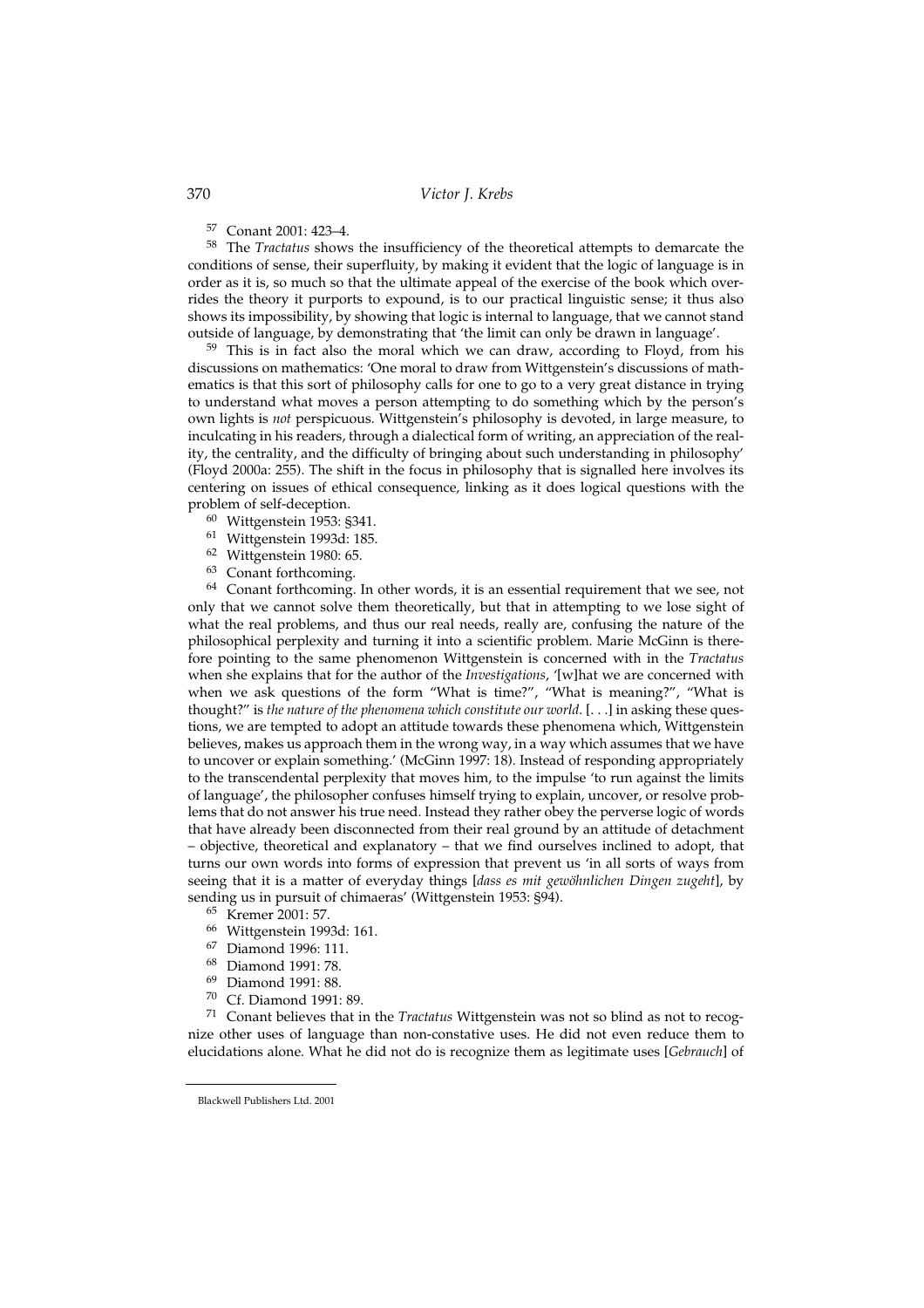language; and this means indeed that he was still, perhaps for merely metholodogical reasons, wedded to an overly narrow conception of language and of philosophy, which in the end was in conflict with his insight that the belief in the possibility of drawing limits to language was the result of philosophical illusion (see Conant 2001 429, note 26).

 $72$  I agree, therefore, with Hilary Putnam, when he writes that 'the idea that what can be expressed in language equals what can be expressed in *scientific* language [. . .] seems to me the target of much of Wittgenstein's later work. Wittgenstein eventually *really* freed himself from the Tractarian picture of language as picturing facts [...] In my view it was one thing for Wittgenstein to realize that that picture explodes upon itself, and quite another thing [. . .] to find a different way of looking at language. In the end he also (rightly) rejected the idea that there is any one function that all language which is susceptible of truth and falsity, of rational discussion, of justification and objectivity, etc. must subserve. And I find this identification of meaningful language with propositions of natural science in tension with the rejection of the idea of limits of language. . ..' (Putnam 1998: 111). What this means is that the *Tractatus* had not fully managed to free itself from the bewitchment of the picture of limits of language, that it had to come to recognize that its own restriction of legitimate uses of language was still a sign of the attempt to draw the limits of meaning. This limitation may be seen as registered correspondingly in the ethical purpose of the book, as the residual *hybris* that may be detected in Wittgenstein's seeing himself 'as having constructed *one* ladder which he could climb and discard once and for all, which could solve all the problems of philosophy – so that he could then abandon his philosophical vocation and take up a career of service as a village school teacher', as Kremer says. I agree with him that 'Wittgenstein's return to philosophy was occasioned by his realization that "the edifice of [his] pride" had still to be "dismantled" ', and see this as marked in the recognition that significant uses of language cannot be determined in advance, and 'in his coming to accept his inability to achieve a simple and neat resolution of all philosophical difficulties at one fell swoop' (Kremer 2001: 69, note 22).

- <sup>73</sup> Cavell 1979: 94.
- <sup>74</sup> Cavell 1979: 95.
- <sup>75</sup> Rorty 1982: 20.

 $76$  The picture of a position outside language creates the illusion that we can determine the limits of language prior to its use, and thus disconects us from the concrete contexts where our words acquire meaning, where they become authentic means of self-expression. So the logical and the ethical problems are intimately connected for Wittgenstein, and in disabusing us of the illusion of a perspective *sub specie aeterni* he is indeed, as Kremer puts it, 'also freeing us to live in the world, rather than detaching ourselves from it' (Kremer 2001: 60).

<sup>77</sup> Gould 1998: 17.

 $78$  This move has more dramatic consequences in what, on the basis of the New Reading of the *Tractatus* and following Cavell's diagnosis of the later work, I take to be a central concern of Wittgenstein's philosophy, namely, that resistance to the intimacy of our words with the world called skepticism, and more generally the skeptical impulse to repress or deny the dimension of affect and desire in our experience and language. It allows Rorty in the end, as Gould so sharply puts it, 'at a stroke' to cut off 'the skeptical strand of the empiricist from the entire range of questions concerning the Romantic anxiety about using language to reach the thing itself' (Gould 1998: 18), and thus to make philosophy blind to an essential aspect of its calling, which is, in one formulation of it, the need for transcendence.

 $79$  This, it seems to me, is what Frege is acknowledging when he tells us 'that he is *forced* or *compelled* to express himself in an infelicitous manner: [that] he is attempting to struggle against "an imprecision forced on us by the nature of language", one which

Blackwell Publishers Ltd. 2001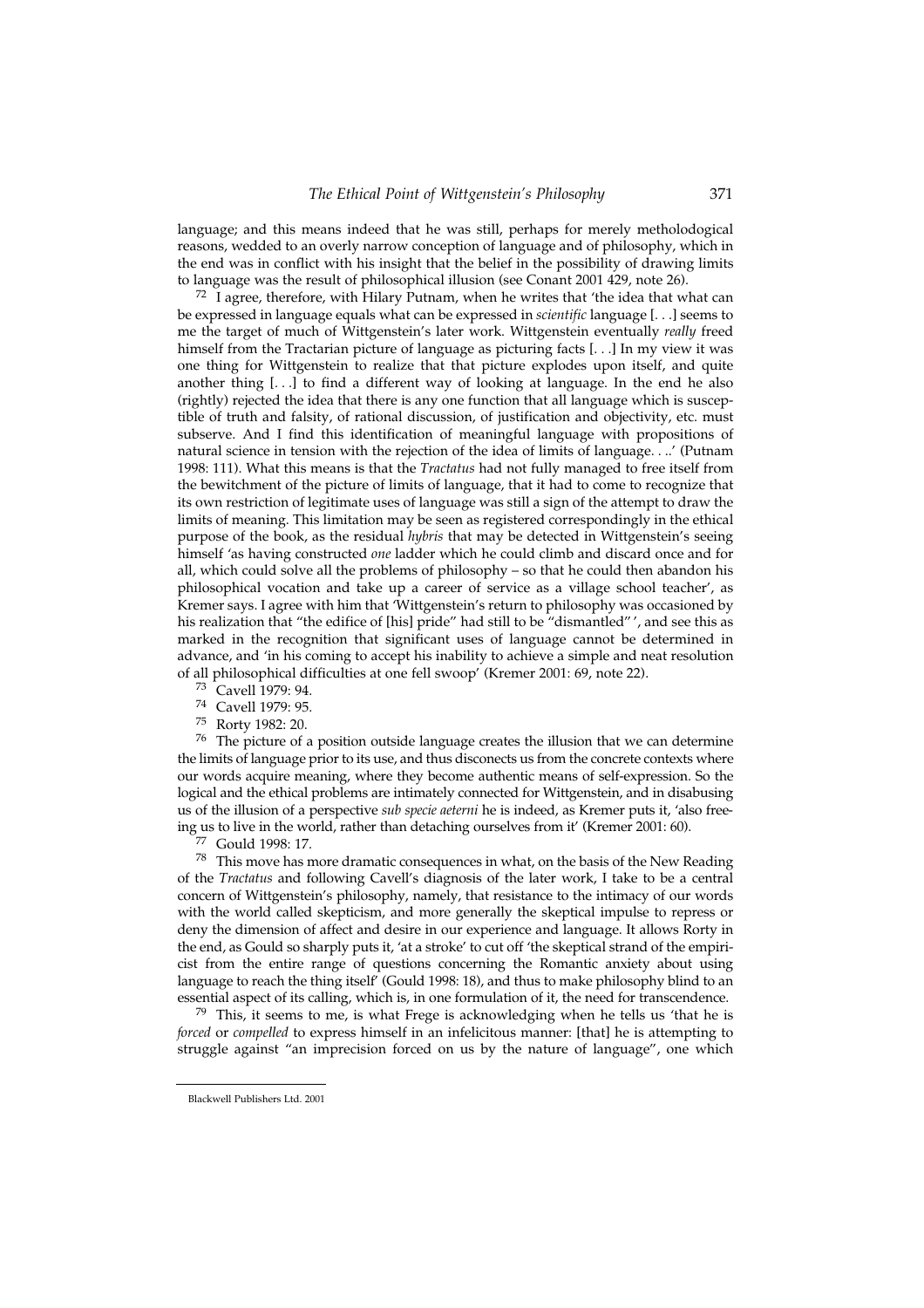"compels" him "to use an inappropriate expression which obscures – falsifies – the thought." ' (Conant forthcoming). If we consider that, as Conant argues, it is this honesty and this recognition on Frege's part that constitutes the reason why Wittgenstein valued his philosophical work, then we can see the great distance that separates the kind of philosophy (and the conception of the human subject, the play of forces that underlie the philosophical effort) exemplified by Frege and Wittgenstein, from what is ascribed to him by someone like Rorty, who claims that the problems of philosophy are the result of stupid mistakes, and that what Wittgenstein wants is to free us to see the world as something that is subject to our will and reason.

 $80$  Nevertheless, Rorty's picture of later Wittgenstein held sway, in one way or another, for well over a decade in America, although the situation has been rapidly changing in the nineties. It is worth mentioning the following books as representatives of a new spirit in the reception of Wittgenstein's work: Cavell 1989; Monk 1990; Mulhall 1990; Johnston 1993; Sass 1994; Stern 1995; McGinn 1997; Bearn 1997; Eldridge 1997.

<sup>81</sup> Diamond 1991: 74.

<sup>82</sup> Wittgenstein 1993a: 44. In other words, the 'problems of philosophy' are illusory for Wittgenstein, but not the *awe* that underlies our philosophical perplexities, even if it may disappear or seem insignificant once we have transformed these into scientific problems in need of intellectual solution – just as the experience Wittgenstein asks us to imagine of someone suddenly growing a lion's head and beginning to roar, would cease to be miraculous once we attempted to vivisect the man in order to see *what had caused* the aweful transformation (Wittgenstein 1993a: 43).

<sup>83</sup> Agamben 1995: 37. The final sentence of this passage suggests, in an appropriately metaphoric way, that the liberating vision here is one that comes from the work of imagination: 'Those who have not reached as in a dream, this woody substance of language, which the ancients called *silva* (wildwood), are prisoners of representation, even if they keep silent.' (Ibid., idem, my underlinings)

 $84$  I have described in an initial way the relation between language and the bodily that I see in Wittgenstein's view in Krebs 2000.

<sup>85</sup> Diamond 1991: 75.

<sup>86</sup> I wish to express my gratitude to Juliet Floyd, whose splendid dialogue has been invaluable for my work on the New Reading, and to Jim Conant, whose generous correspondence has been a source of inspiration to me. I have enormously benefited from their lucid work, and their kindness. I am also grateful to Michael Kremer and to Bill Day, for their insightful comments on different versions of this text, and to the audience at Vanderbilt University, where it was read in April 2000, for their stimulating discussion. Finally, I thank the Philosophy Department at Boston University for the resources it made available to me as a Visiting Research Scholar during my sabbatical year, 1999-2000, at which time the present paper was written.

#### **REFERENCES**

Agamben, G. (1995), *Idea of Prose*, Albany: SUNY Press.

Anscombe, G. E. M. (1971), *An Introduction to Wittgenstein's Tractatus*, Philadelphia: University of Pennsylvania Press.

Bearn, G. F. (1997), *Walking to Wonder: Wittgenstein's Existential Investigations*, Albany: SUNY Press.

Blackwell Publishers Ltd. 2001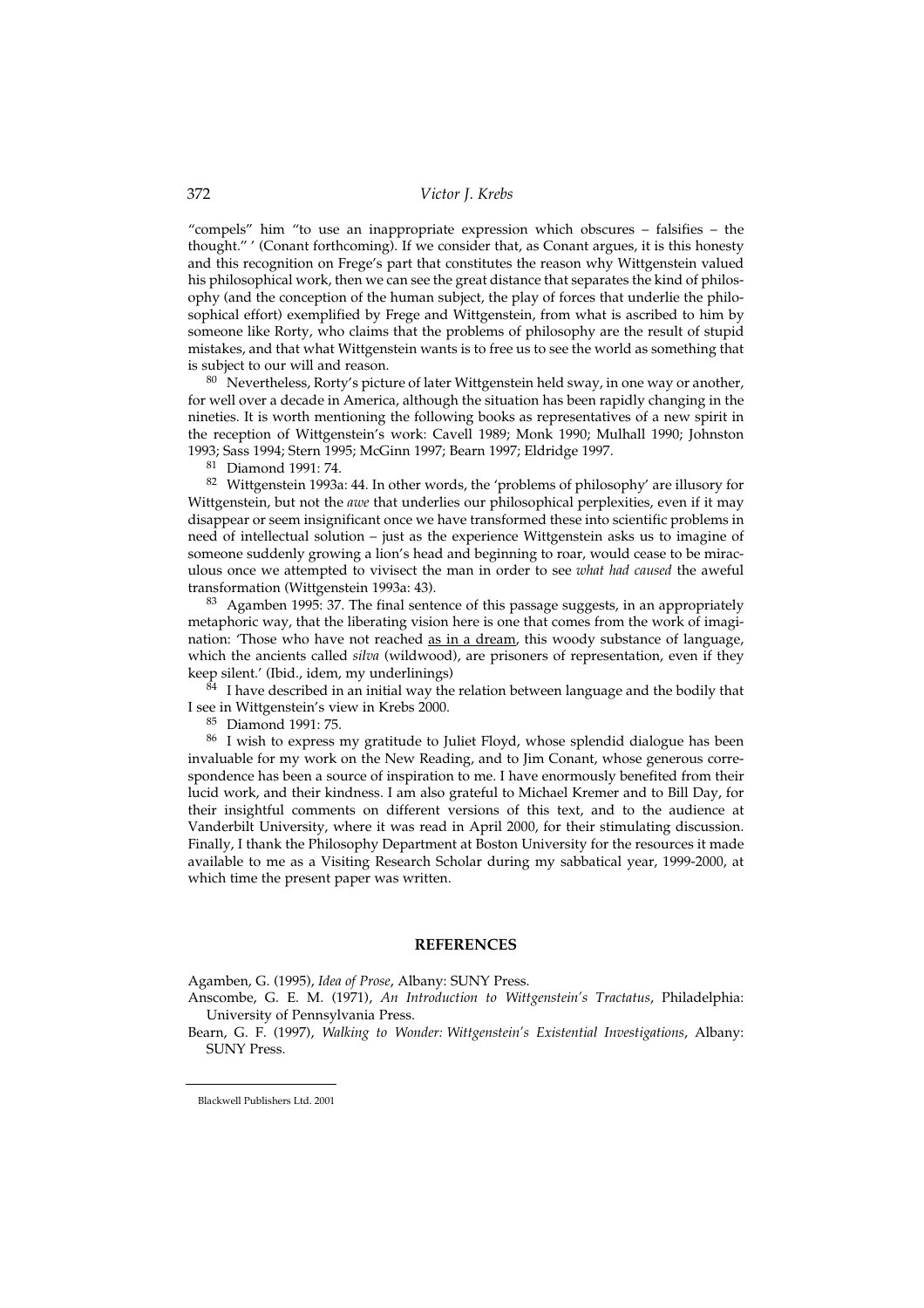- Cavell. S. (1979), *The Claim of Reason*: *Wittgenstein, Skepticism, Morality and Tragedy*. New York: Oxford University Press, 1979.
- Cavell. S. (1989), *This New Yet Unapproachable America: Essays After Emerson After Wittgenstein*. Albuquerque: Living Batch Press.
- Conant, J. (1989), 'Must We Show What We Cannot Say?', in: *The Senses of Stanley Cavell*, Fleming, R. & Payne, M. (eds.), Lewisburg: Bucknell University Press.
- Conant, J. (1991a) 'Throwing Away the Top of the Ladder' in *Yale Review*, vol 79, no. 3.
- Conant, J. (1991b) 'The Search for Logically Alien Thought: Descartes, Kant, Frege, and the *Tractatus*', in: *Philosophical Topics*, vol. 20, no. 1.
- Conant, J. (1993) 'Kierkegaard, Wittgenstein and Nonsense', in *Pursuits of Reason: Essays in Honor of Stanley Cavell*, Ted Cohen, Paul Guyer and Hilary Putnam (eds.), Lubbock, Tx: Texas Tech University Press.
- Conant, J. (2001a), 'The Method of the Tractatus', in: *From Frege to Wittgenstein: Perspectives on Early Analytic Philosophy*, Erich H. Reck (ed.), Oxford: Oxford University Press.
- Conant, J. (forthcoming), 'On Going the *Bloody* Hard Way in Philosophy' in: *Possibilities of Sense*, John Whittaker (ed.), New York: Macmillan.
- Diamond, C. (1988), 'Throwing Away the Ladder: How to Read the *Tractatus*', in *Philosophy*, 63.
- Diamond, C. (1991), 'Ethics, Imagination, and the Method of the *Tractatus*', in: *Bilder der Philosophie*, Heinrich, R. and Vetter, H. (eds.), Vienna: Oldenbourg.
- Diamond, C. (1996) 'What Nonsense Might Be', in *The Realistic Spirit: Wittgenstein, Philosophy, and the Mind*, Cambridge: The MIT Press.
- Eldridge, R. (1997), *Leading a Human Life: Wittgenstein, Intentionality and Romanticism*, Chicago: University of Chicago Press.
- Engelmann, P. (1968), *Letters from Ludwig Wittgenstein. With a Memoir*, New York: Horizon Press.
- Floyd, J. (1995), 'On Saying What You Really Want to Say: Wittgenstein, Gödel, and the Trisection of the Angle', in Jaako Hintikka (ed.), *From Dedekind to Gödel: The Foundations of Mathematics in the Early Twentieth Century*, Dordrecht: Kluwer Academic Publishers.
- Floyd, J. (1998) 'The Uncaptive Eye: Solipsism in Wittgenstein's *Tractatus*', in *Loneliness*, Leroy S. Rouner (ed.), Notre Dame: University of Notre Dame Press.
- Floyd, J., (2000a) 'Wittgenstein, Mathematics, and Philosophy', in A. Crary & R. Read (eds.), *The New Wittgenstein*, London: Routledge.
- Floyd, J. (2000b), 'Number and Ascriptions of Number in the *Tractatus*', in Floyd, J., and Shieh, S., (eds.), *The Analytic Tradition in Twentieth Century Philosophy*, Oxford: Oxford University Press.
- Goldfarb, W. (1997), 'Metaphysics and Nonsense: On Cora Diamond's *The Realistic Spirit*', *Journal of Philosophical Research*, 22.
- Gould, T. (1998), *Hearing Things: Voice and Method in the Writings of Stanley Cavell,* Chicago: University of Chicago Press.
- Hacker, P. M. S. (1979), *Insight and Illusion: Themes in the Philosophy of Wittgenstein*, reprinted Bristol: Thoemmes Press (1997).
- Hacker, P. M. S., (2000), 'Was He Trying to Whistle It?', in A. Crary & R. Read (eds.), *The New Wittgenstein,* London: Routledge.
- Johnston, P. (1993), *Wittgenstein: Rethinking the Inner*, London: Routledge.
- Krebs, V. J. (2000), 'The Subtle Body of Language and the Lost Sense of Philosophy', *Philosophical Investigations*, 23: 2.
- Kremer, M. (2001), 'The Purpose of *Tractarian* Nonsense', in *Noûs*, 35.

McGinn, M. (1997), *Wittgenstein and the Philosophical Investigations*, London: Routledge.

Blackwell Publishers Ltd. 2001